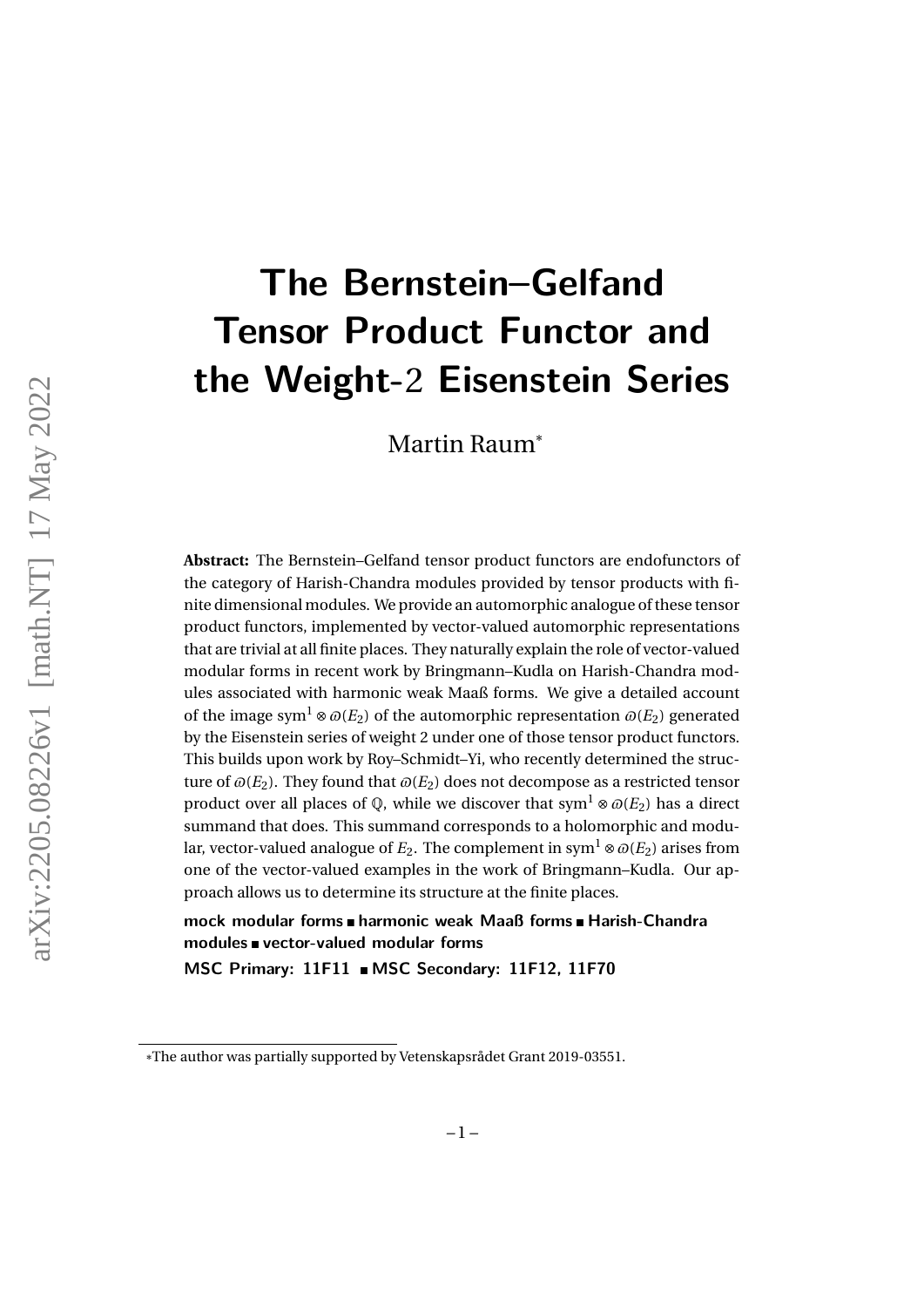**V**ECTOR-VALUED modular forms already appear in classical work by Kuga and Shi-<br>mura [7], who describe a relation to scalar-valued modular forms, which was mura [\[7\]](#page-19-0), who describe a relation to scalar-valued modular forms, which was recast in the light of quasi-modular forms by various authors [\[5,](#page-19-1) [13\]](#page-19-2). They play a crucial role in the recent classification of Harish-Chandra modules associated with harmonic weak Maaß forms [\[3\]](#page-19-3). Without them the classification provided by Bringmann–Kudla would require several special cases related to the exceptional role of the Eisenstein series of weight 2 and level 1. With the help of vector-valued modular forms, its special behavior can be extended to other weights, yielding a full case in the classification that is on equal footing with the other ones. Vector-valued modular forms and vector-valued Maaß forms are thus firmly set up to endure in the theory of harmonic weak Maaß forms. The goal of the present paper is to highlight a connection between them and tensor product functors for Harish-Chandra modules that were studied by Bernstein and Gelfand [\[1\]](#page-19-4) in the 80ies, who build upon earlier work of Kostant [\[6\]](#page-19-5). As applications, we relate the construction of Bringmann–Kudla to these functors and examine a holomorphic and modular analogue *E* vec  $\frac{1}{2}$  of the weight-2 Eisenstein series.

Throughout, we work with the algebraic group  $G = SL_2$  and the associated complexified Lie algebra  $g = \frac{1}{2}$ . Specialized to this case, Bernstein–Gelfand investigated the functors  $M \rightarrow V \otimes M$  assigning to a g-module *M* its tensor product with a finite dimensional g-module *V*. They showed that the functors  $V \otimes \cdot$  provide equivalences between categories of Harish-Chandra modules of specific Harish-Chandra parameters. In our situation, possible indecomposable *V* are the symmetric power representations sym*<sup>m</sup>* of the standard representation for nonnegative integers *m*.

For us, the key observation is that the equivalences of categories provided by tensor product functors requires a projection to specific blocks of the category. In other words, the tensor products themselves, without these projections, may have constituents in further blocks. We write  $\omega(E_2)_{\infty}$  for the Harish-Chandra module associated with *E*2. Then Bringmann–Kudla's construction is an instance where the nontrivial extension class that is manifested in  $\omega(E_2)_{\infty}$  is sent to another nontrivial one realized by a submodule of sym<sup>*m*</sup> ⊗  $\omega(E_2)_{\infty}$ . This one is related to the equivalence of categories found by Bernstein–Gelfand. However, if  $m \ge 1$  then sym<sup>*m*</sup> ⊗  $\mathcal{O}(E_2)_{\infty}$  also splits off an irreducible direct summand, which is a limit of discrete series if  $m = 1$ . This is the representation theoretic essence of our construction of  $E_2^{\text{vec}}$  $2^{\text{vec}}$ , and does not participate in the equivalence studied by Bernstein–Gelfand.

The space  $\mathcal{A}(G(\mathbb{Q})\backslash G(\mathbb{A}))$  of automorphic forms for *G* is a  $(\mathfrak{g}, K_{\infty})$ -module and a smooth *G*( $A_f$ )-representation, where  $K_\infty$  = SO<sub>2</sub>( $\mathbb{R}$ )  $\subset$  *G*( $\mathbb{R}$ ) and  $A_f$  are the finite adeles. Refining the definition given by Bringmann–Kudla, we provide spaces of vector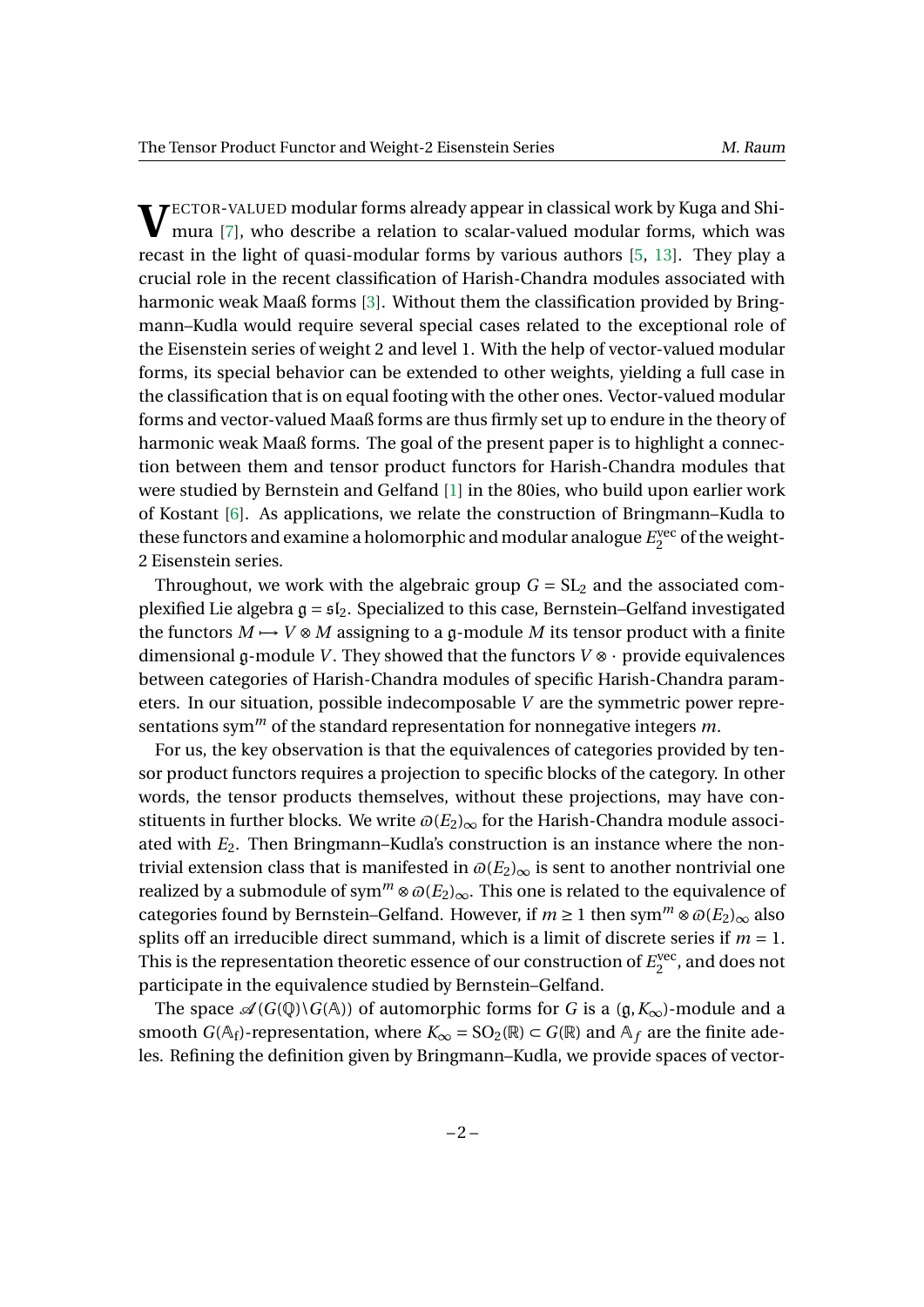valued automorphic forms  $\mathcal{A}(G(\mathbb{Q})\backslash G(\mathbb{A}), \text{sym}^m)$ . We say that a smooth  $(\mathfrak{g}, K_{\infty}) \times$  $G(\mathbb{A}_f)$ -representation is vector-valued automorphic if it occurs as a subquotient of  $\mathscr{A}(G(\mathbb{Q})\backslash G(\mathbb{A}), \text{sym}^m)$ . Our first result, instrumental to make the connection with the functors by Bernstein–Gelfand, provides vector-valued automorphic representations that are trivial at the finite places. We thus have a natural candidate for the modules *V* in the formalism of Bernstein–Gelfand. The next theorem also confirms that it is compatible with the notion of vector-valued automorphic representations. The trivial representation of  $G(\mathbb{Q}_v)$  for a place v of  $\mathbb{Q}$  is denoted  $\mathbb{1}_v$ . Restricted tensor products in this paper are always taken with respect to spherical vectors.

<span id="page-2-1"></span>**Theorem A.** *There are vector-valued automorphic representations*

$$
\varpi(\mathfrak{e}_{m,0}) \subset \mathscr{A}\big(G(\mathbb{Q})\backslash G(\mathbb{A}),\text{sym}^m\big)
$$

*that admit the following restricted tensor product decomposition:*

$$
\varpi(\mathfrak{e}_{m,0}) \cong \operatorname{sym}^m \otimes \bigotimes_{v \neq \infty} 1_v.
$$

*Given an automorphic representation*  $\varpi$ *, that is a subquotient of*  $\mathcal{A}(G(\mathbb{Q})\backslash G(\mathbb{A}))$ *, the tensor product*  $\omega(\mathfrak{e}_{m,0}) \otimes \omega$  *is vector-valued automorphic.* 

The vector-valued automorphic representations  $\omega(\mathfrak{e}_{m,0})$  are associated with the almost holomorphic vector-valued modular forms  $e_{j,m-j}$  that appear in the work of Bringmann–Kudla [\[3\]](#page-19-3), and previously in work of Zemel [\[13\]](#page-19-2). It is well-known how to associate an automorphic form  $\tilde{f}$  to a modular form  $f$ , and thus the automorphic representation  $\omega(f)$  generated by  $\tilde{f}$ . This procedure extends to vector-valued modular forms and we find that the representations  $\omega$ ( $e$ <sub>*j*,*m*−*j*</sub>) for 0 ≤ *j* ≤ *m* are identical.

For cuspidal newforms  $f$ , it is known that  $\varpi(f)$  decomposes as a restricted tensor product  $\otimes' \varpi(f)_v$  over the place *v* of  $\mathbb Q$  where  $\varpi(f)_v$  is irreducible. When giving up the assumption that *f* is cuspidal, this no longer holds in general. For example, Roy– Schmidt–Yi [\[11\]](#page-19-6) determined the structure of  $\varpi(E_2)$  for the modular, nonholomorphic Eisenstein series  $E_2$  of weight 2 and level 1. They found that it fits into an exact sequence

<span id="page-2-0"></span>
$$
1\longmapsto \varpi(E_2)\longrightarrow \mathscr{D}(1)\otimes \bigotimes_{v\neq \infty}^{} \Pi_{\frac{1}{2},v},
$$

where  $\mathcal{D}(k-1)$  for positive integers k is the (limit of) holomorphic discrete series of Harish-Chandra parameter  $k-1$  and the representations  $\Pi_{1/2,\nu}$  are degenerate principal series for  $G(\mathbb{Q}_v)$ . Our second theorem exhibits the structure of the tensor prod- $\text{uct } ∅(ε_{1,0}) ⊗ ∅(E_2)$ .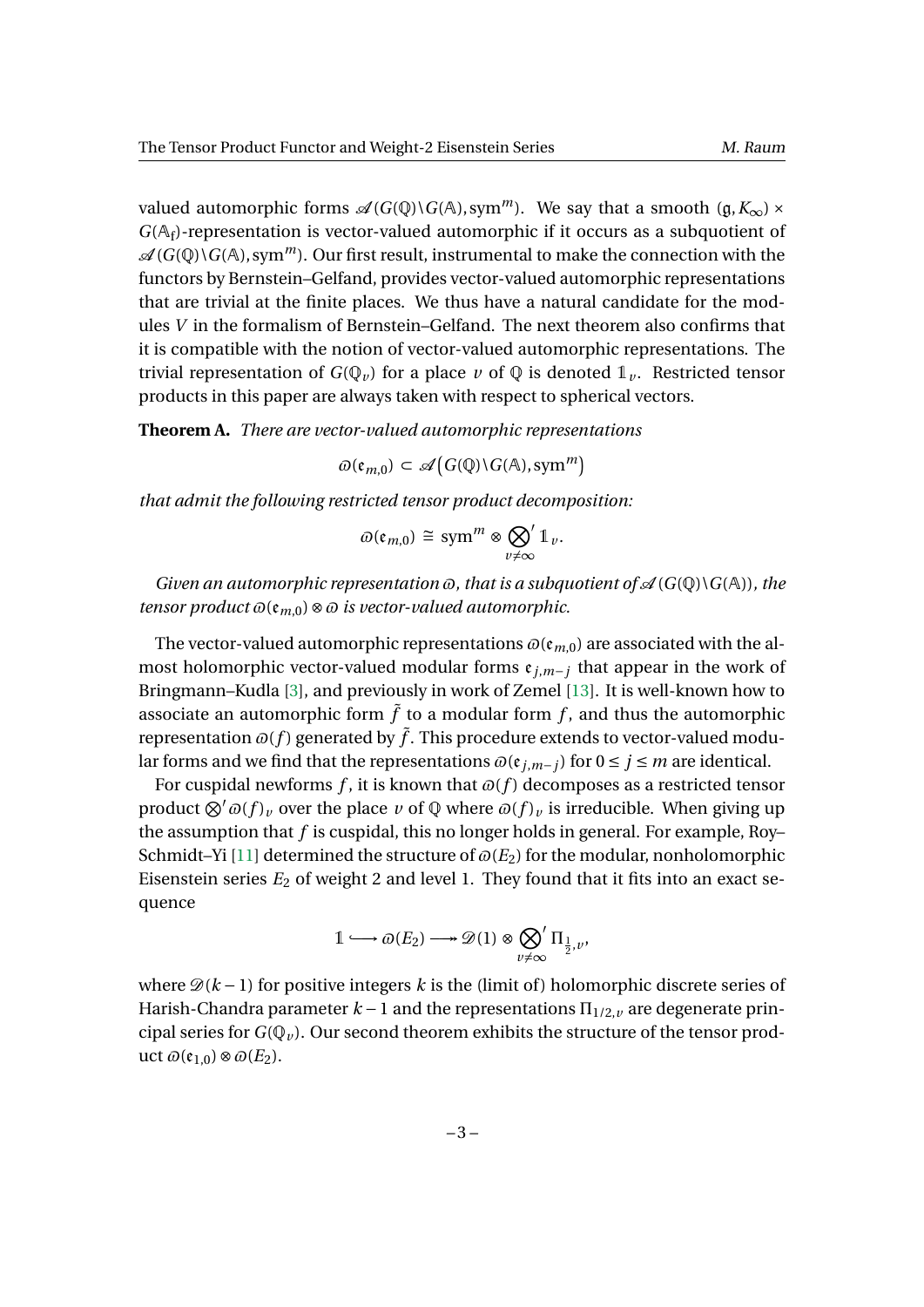**Theorem B.** *We have inclusions of internal direct sums*

$$
\varpi(\mathfrak{e}_{1,0}) \oplus \varpi(E_2^{\text{vec}}) \subset \varpi(\mathfrak{e}_{1,0}) \cdot \varpi(E_2) \subset \mathscr{A}\big(G(\mathbb{Q}) \backslash G(\mathbb{A}), \text{sym}^1\big)
$$

*and a short exact sequence*

$$
\varpi(\mathfrak{e}_{1,0})\oplus \varpi(E_2^{\text{vec}})\longrightarrow \varpi(\mathfrak{e}_{1,0})\otimes \varpi(E_2)\longrightarrow \varpi
$$

*for a vector-valued automorphic representation*

$$
\varpi \cong \mathscr{D}(2) \otimes \bigotimes_{v \neq \infty} \Pi_{\frac{1}{2},v}.
$$

*In particular,*

$$
\varpi(E_2^{\text{vec}}) \cong \mathscr{D}(0) \otimes \bigotimes_{v \neq \infty} \Pi_{\frac{1}{2},v}.
$$

The irreducible direct summand that splits off  $\omega(\mathfrak{e}_{1,0}) \otimes \omega(E_2)$  in Theorem [B](#page-2-0) is a natural source for our construction of  $E_2^{\text{vec}}$  $2^{\text{vec}}$ . The remaining direct summand corresponds to a vector-valued harmonic Maaß form in weight 3 that Bringmann–Kudla encounter in their case III(b).

In Section [1,](#page-4-0) we revisit some of the classical theory of modular forms and recall the functions e*<sup>j</sup>*,*m*−*<sup>j</sup>* from the work of Bringmann–Kudla including their images un-der the Maaß operators. In Section [2,](#page-7-0) we define the vector-valued analogue  $E_2^{\text{vec}}$  $\frac{1}{2}$  of the weight-2 Eisenstein series. We give two expressions for it: One as a linear combination of  $\mathfrak{e}_{i,m-i}$  with coefficients in modular forms, and another one in terms of vector-valued Eisenstein series and their residues. In Section [3,](#page-11-0) we revisit some of the connection between modular forms and automorphic forms. We also recall the definition of principal series, restate one of the results by Roy–Schmidt–Yi, and establish a related statement on subrepresentations of the space of automorphic forms. In the final Section [4,](#page-14-0) we introduce vector-valued automorphic forms and corresponding automorphic representations. Theorem  $\overline{A}$  $\overline{A}$  $\overline{A}$  is a combination of Theorem [4.1](#page-15-0) and Theorem [4.3,](#page-16-0) which we state and prove in this section. We conclude the paper with Theorem [4.4,](#page-17-0) which encompasses the statement of Theorem [B,](#page-2-0) and its Corollaries [4.5](#page-17-1) and  $4.6$ , which present the consequences for  $E_2^{\text{vec}}$  $2^{\text{vec}}$  and the example of Bringmann– Kudla.

**Acknowledgement** The author is grateful to Claudia Alfes-Neumann for fruitful discussions and comments. He thanks the Institut Mittag-Leffler, where parts of this work was conducted during the program on Moduli and Algebraic Cycles.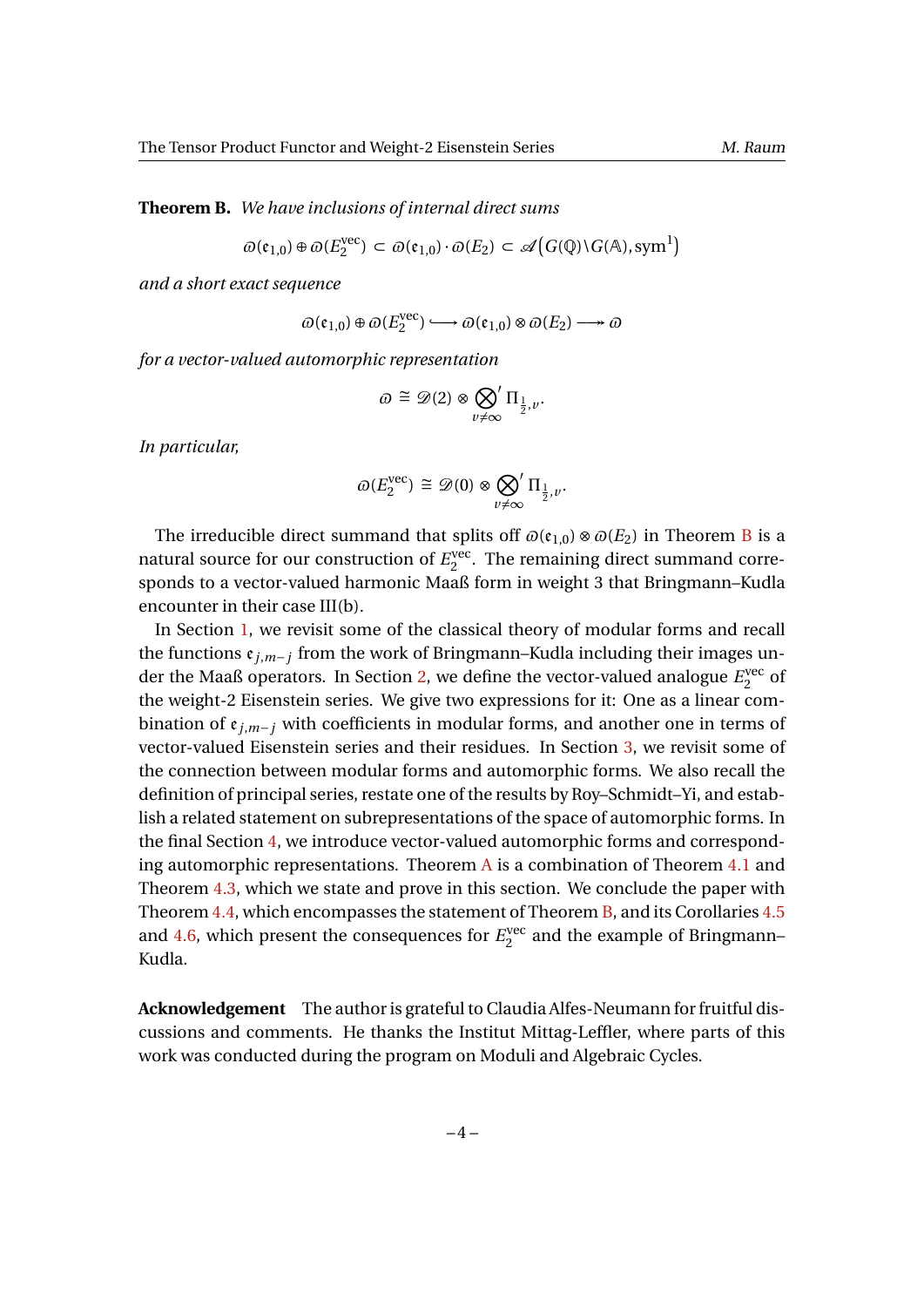# <span id="page-4-0"></span>**1 Modular forms**

In this section, we revisit some basic notions of the theory of scalar- and vectorvalued modular forms. We also recall some of the special vector-valued modular forms that occurred in the work of Bringmann–Kudla [\[3\]](#page-19-3) and Zemel [\[13\]](#page-19-2).

**1.1 Preliminaries** Given a complex number *z*, we set  $e(z) = \exp(2\pi i z)$ . Throughout the text, we set  $S = \begin{pmatrix} 0 & -1 \\ 1 & 0 \end{pmatrix}$  and  $T = \begin{pmatrix} 1 & 1 \\ 0 & 1 \end{pmatrix}$ , which are generators for  $SL_2(\mathbb{Z})$ . We let  $\Gamma_{\infty} = \{\pm T^n : n \in \mathbb{Z}\}\$ . The Poincaré upper half plane will be written as  $\mathbb{H}$ . Its elements will be commonly denoted  $\tau = x + i y$ ,  $x, y \in \mathbb{R}$ . It carries an action of SL<sub>2</sub>( $\mathbb{R}$ ) by Möbius transformations:

$$
g\tau = \frac{a\tau + b}{c\tau + d}, \quad \tau \in \mathbb{H}, g = \begin{pmatrix} a & b \\ c & d \end{pmatrix} \in SL_2(\mathbb{R}).
$$

We have a surjection  $SL_2(\mathbb{R}) \rightarrow \mathbb{H}$  of  $SL_2(\mathbb{R})$ -sets, which maps *g* to *gi* and whose kernel is  $SO_2(\mathbb{R})$ .

For integers  $k$ , we have slash actions on functions from  $H$  to  $\mathbb C$ , defined by

$$
(f|_k g)(\tau) = (c\tau + d)^{-k} f(g\tau), \quad g = \begin{pmatrix} a & b \\ c & d \end{pmatrix} \in SL_2(\mathbb{R}).
$$

The compatibility between these actions and the action of  $SL_2(\mathbb{R})$  by right shift on functions from  $SL_2(\mathbb{R})$  to  $\mathbb{C}$ , which is standard in automorphic representation theory, will be explained in Section [3.](#page-11-0)

We obtain the usual notion of holomorphic modular forms of weight  $k \in \mathbb{Z}$ . Using the Maaß lowering and raising operators and the Laplace operator

$$
L_k := -2i y^2 \partial_{\overline{\tau}}, \quad R_k := 2i \partial_{\tau} + k y^{-1}, \quad \text{and} \quad \Delta_k := -R_{k-2} L_k,
$$
 (1.1)

we define an almost holomorphic modular form of weight *k* as a smooth function *f* :  $\mathbb{H}$  →  $\mathbb C$  subject to the condition that (i) *f* is almost holomorphic, i.e.,  $L_k^{d+1} f = 0$  for some nonnegative integer *d*. (ii)  $f|_k \gamma = f$  for every  $\gamma \in SL_2(\mathbb{Z})$ , (iii)  $|f(x + iy)| \ll y^a$ for some  $a > 0$  uniformly in *x* as  $y \rightarrow \infty$ .

**1.2 Vector-valued modular forms** We define an arithmetic type as a finite dimensional, complex representation of  $SL_2(\mathbb{Z})$ . We write  $V(\rho)$  for the representation space of such an arithmetic type *ρ*. We have a vector-valued slash action on functions *f* :  $H$  → *V*( $\rho$ ) defined by

<span id="page-4-1"></span>
$$
f|_{k,\rho}\gamma := \rho(\gamma)^{-1} \left(f|_{k}\gamma\right). \tag{1.2}
$$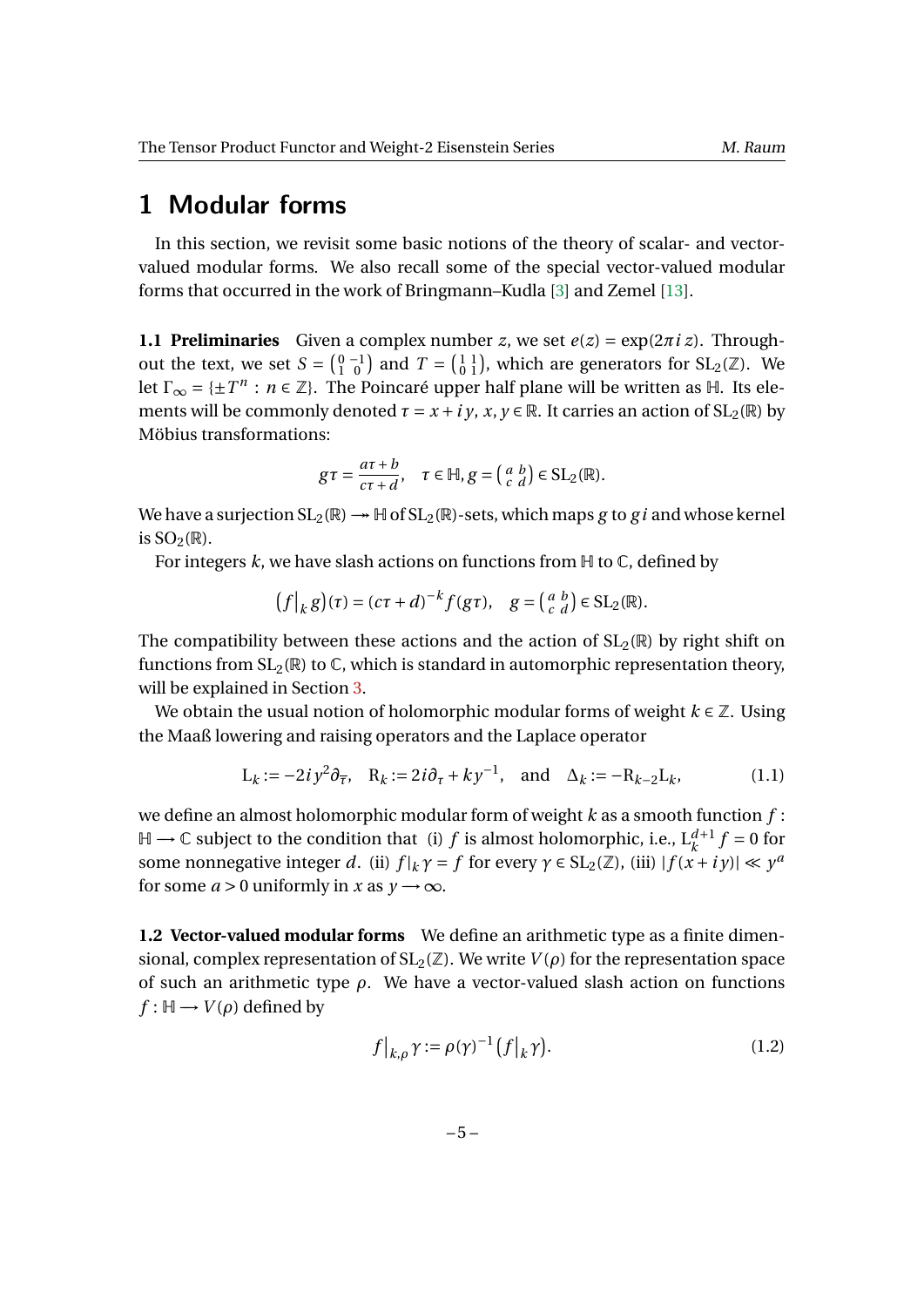We say that a function  $f : \mathbb{H} \to V(\rho)$  is a holomorphic modular form of weight k and (arithmetic) type *ρ* if (i) *f* is holomorphic, (ii)  $f|_{k,0}\gamma = f$  for all  $\gamma \in SL_2(\mathbb{Z})$ , (iii)  $\|f(x+iy)\| \ll y^a$  for some  $a > 0$  locally uniformly in *x* as  $y \to \infty$  for any norm  $\|\cdot\|$ on  $V(\rho)$ . The space of such forms is written as  $M_k(\rho)$ .

There are analogous notions of real-analytic modular forms. In particular, we have a space  $\mathrm{M}^\mathrm{ahol}_k(\rho)$  of almost holomorphic modular forms, which vanish under a power of the lowering operator defined in  $(1.1)$ , and the notion of harmonic Maaß forms, which vanish under the Laplace operator ∆*k*.

*Symmetric powers* Given a nonnegative integer *m*, we let sym*<sup>m</sup>* be the symmetric power of the standard representation of  $SL_2$  over  $\mathbb{C}$ , which is an arithmetic type. When performing calculations, we will employ the realization on the space  $\mathbb{C}[X]_m$ of polynomials in a formal variable *X* of degree at most *m* with the usual |−*<sup>m</sup>* action. In order to differentiate between the action on  $\tau$  and the action on *X*, we will use two indices for the slash action and suppress the negative sign for *m*, writing  $|_{k,m}$ . Specifically, given a function  $f : \mathbb{H} \to \mathbb{C}[X]_m$ , we set

$$
\left(f\big|_{k,m}g\right)(\tau)(X) := (cX+d)^m(c\tau+d)^{-k}f(g\tau)(gX) \in \mathbb{C}[X]_m, \quad g = \begin{pmatrix} a & b \\ c & d \end{pmatrix} \in \text{SL}_2(\mathbb{R}).
$$

We record for clarity and for later use that

$$
X^j\big|_{0,m} S = (-1)^j X^{m-j}, \quad 1|_{0,1} S = X, \quad X|_{0,1} S = -1.
$$

We write  $\mathrm{M}_{k,m}$  and  $\mathrm{M}_{k,m}^{\rm ahol}$  for  $\mathrm{M}_k(\mathrm{sym}^m)$  and  $\mathrm{M}_k^{\rm ahol}(\mathrm{sym}^m)$ , that is, the associated spaces of holomorphic and almost holomorphic modular forms.

We have a vector-valued holomorphic modular form  $(X - \tau)^m$  of weight  $-m$  and arithmetic type sym<sup>*m*</sup>; See for example [\[9\]](#page-19-7). More generally, Zemel [\[13\]](#page-19-2) and later Bringmann-Kudla [\[3\]](#page-19-3) provided a family of almost holomorphic modular forms, which goes back to at least as early as Verdier [\[12\]](#page-19-8), that will be convenient in the context of raising and lowering operators. For an integer  $0 \le j \le m$ , we adapt the notation of Bringmann–Kudla and set

$$
\mathfrak{e}_{j,m-j}(\tau) := \frac{(-1)^{m-j}}{j!} y^{j-m} (X - \tau)^j (X - \overline{\tau})^{m-j} \in \mathcal{M}_{m-2j,m}^{\text{ahol}}.
$$
 (1.3)

By a direct calculation, we can verify the stronger modular invariance condition with respect to the real Lie group:

<span id="page-5-1"></span><span id="page-5-0"></span>
$$
\forall g \in SL_2(\mathbb{R}) \cdot \mathfrak{e}_{j,m-j} \big|_{m-2j,m} g = \mathfrak{e}_{j,m-j}.
$$
 (1.4)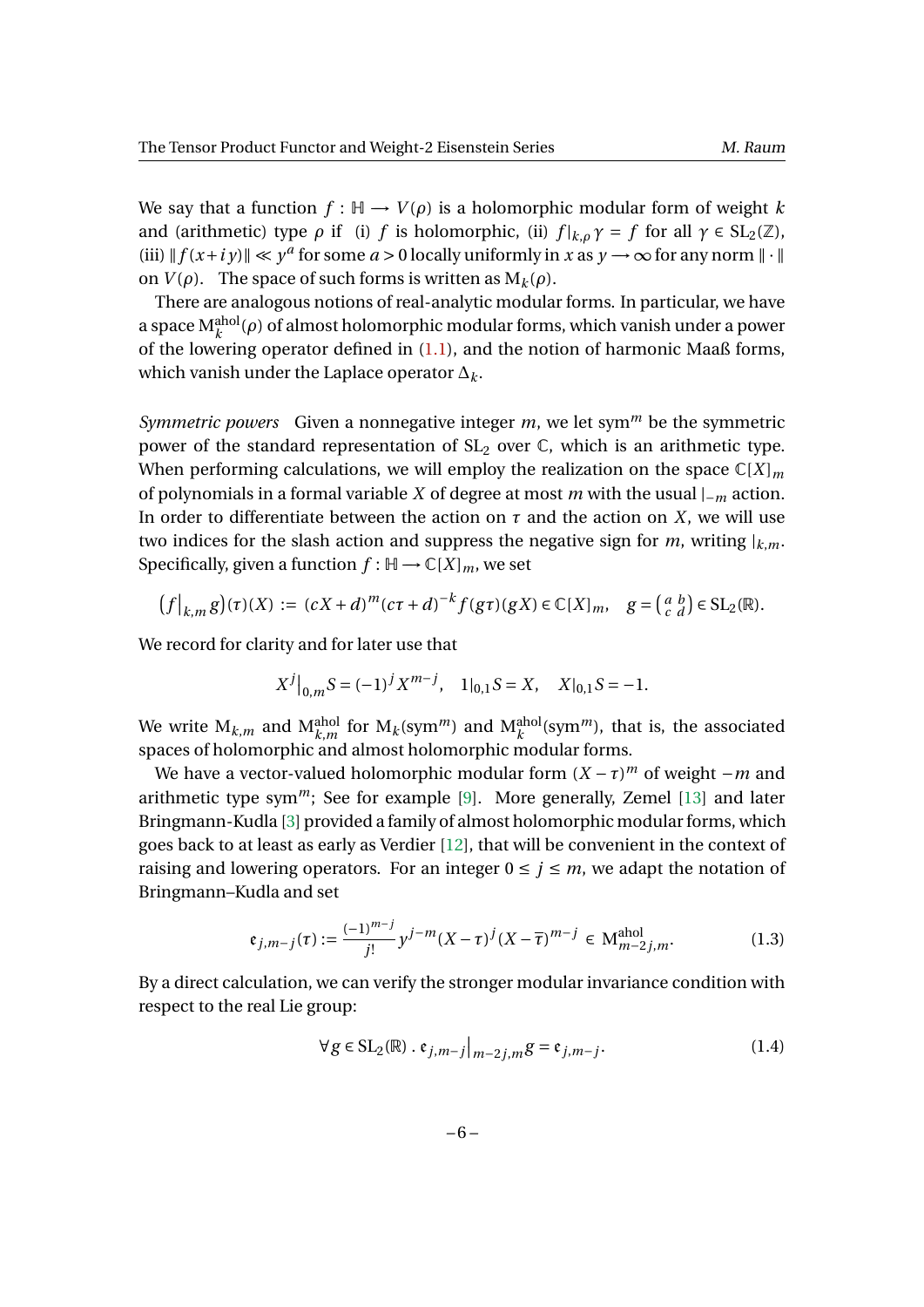As an almost special case of Proposition 3.1 of [\[13\]](#page-19-2) in the spirit of Kuga–Shimura [\[7\]](#page-19-0), we record that

<span id="page-6-2"></span>
$$
\mathbf{M}_{k,d}^{\text{ahol}} = \bigoplus_{j=0}^{m} \mathfrak{e}_{j,m-j} \cdot \mathbf{M}_{k+m-2j}^{\text{ahol}}.
$$
 (1.5)

There is no simple, analogous statement for holomorphic modular forms that holds for all weights *k*; see Theorem 3.4 of [\[13\]](#page-19-2).

**1.3 Maaß operators on vector-valued modular forms** We revisit the covariance properties of the classical Maaß operators in [\(1.1\)](#page-4-1) in the vector-valued setting, including a sketch of a proof that circumvents the explicit verification of covariance. We claim that for all smooth functions  $f : \mathbb{H} \to \mathbb{C}[X]_m$  and all  $g \in SL_2(\mathbb{R})$ , we have

$$
L_k(f|_{k,m}g) = (L_k f)|_{k-2,m} g \text{ and } R_k(f|_{k,m}g) = (L_R f)|_{k+2,m} g. \quad (1.6)
$$

Since the lowering and raising operators are graded derivations, we have, for a smooth function  $f : \mathbb{H} \to \mathbb{C}$  and nonnegative integers *i* and *j*, the relations

<span id="page-6-0"></span>
$$
L_{k+j-i}(\mathfrak{e}_{i,j}f) = (L_{j-i} \mathfrak{e}_{i,j})f + \mathfrak{e}_{i,j}(L_k f),
$$
  
\n
$$
R_{k+j-i}(\mathfrak{e}_{i,j}f) = (R_{j-i} \mathfrak{e}_{i,j})f + \mathfrak{e}_{i,j}(R_k f).
$$

Further, Bringmann-Kudla [\[3\]](#page-19-3) calculate the action of lowering and raising operators on e*<sup>i</sup>*,*<sup>j</sup>* :

$$
L_{j-i}e_{i,j} = (i+1)je_{i+1,j-1}, R_{j-i}e_{i,j} = e_{i-1,j+1}.
$$
 (1.7)

Now, the modular invariance of  $\mathfrak{e}_{i,j}$  under  $SL_2(\mathbb{R})$  implies the covariance in [\(1.6\)](#page-6-0), since we have for all  $g \in SL_2(\mathbb{R})$ 

$$
L_{j-i}(\mathfrak{e}_{i,j}|_{j-i,i+j}g) = L_{j-i}\mathfrak{e}_{i,j} = (i+1)j\mathfrak{e}_{i+1,j-1} = (i+1)j\mathfrak{e}_{i+1,j-1}|_{j-i-2,i+j}g
$$
  
\n
$$
R_{j-i}(\mathfrak{e}_{i,j}|_{j-i,i+j}g) = R_{j-i}\mathfrak{e}_{i,j} = \mathfrak{e}_{i-1,j+1} = \mathfrak{e}_{i-1,j+1}|_{j-i+2,i+j}g.
$$

#### <span id="page-6-1"></span>**1.4 Real-analytic Eisenstein series** For  $k \in \mathbb{Z}$  and  $s \in \mathbb{C}$ , 2Re(*s*) +  $k > 2$ , we define

$$
E_k(\tau, s) := \sum_{\gamma \in \Gamma_\infty \backslash \mathrm{SL}_2(\mathbb{Z})} y^s \big|_k \gamma. \tag{1.8}
$$

If  $k > 2$ , we set  $E_k(\tau) = E_k(\tau, 0)$ .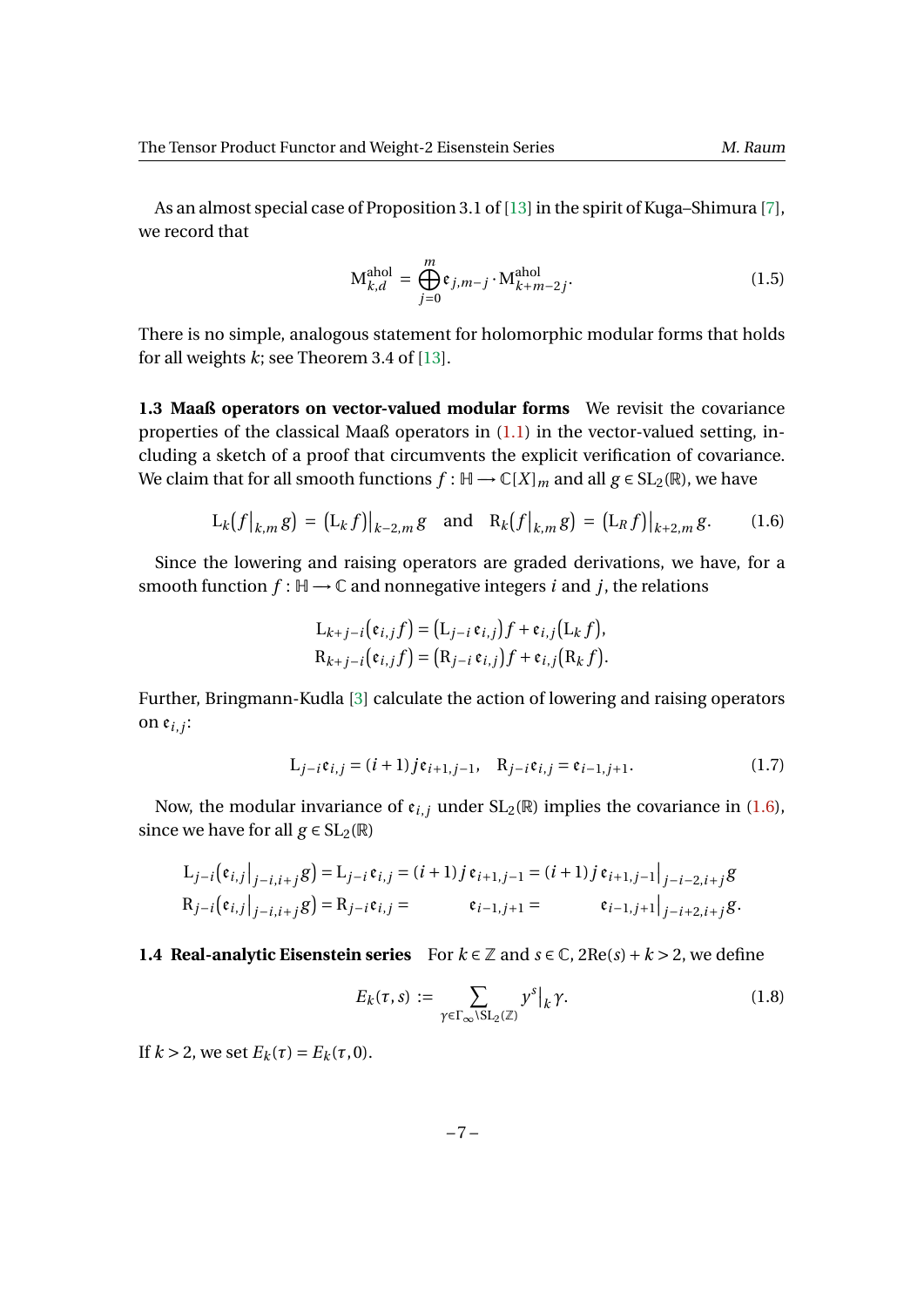Employing Maaß's formula on pages 210 of [\[8\]](#page-19-9), which provides the Fourier expansion of the modified Eisenstein series  $y^{s+k-1} E_k(\tau,s)$ , and Maaß's modified Whittaker function on page 181 of [\[8\]](#page-19-9), we find that

$$
E_k(\tau, s) = y^s + (-1)^{\frac{k}{2}} 2^{2-k-2s} \pi \frac{\Gamma(k-1+2s)}{\Gamma(s)\Gamma(k+s)} \frac{\zeta(k-1+2s)}{\zeta(k+2s)} y^{1-k-s}
$$
  
+ 
$$
\frac{(-1)^{\frac{k}{2}} 2^{s+\frac{k}{2}} \pi^{k+2s}}{\zeta(k+2s)} \sum_{\substack{n \in \mathbb{Z} \\ n \neq 0}} \frac{\sigma_{k-1+2s}(|n|)}{\Gamma(s+(1+\text{sgn}(n))\frac{k}{2})} y^{\frac{k}{2}} W_{\text{sgn}(n)\frac{k}{2}, \frac{k-1}{2}+s} (4\pi |n|y) e(nx). \quad (1.9)
$$

Analytic continuation via the Fourier expansion allows us to evaluate at *s* = 0 even if  $k = 2$ . We set  $E_2(\tau) = E_2(\tau, 0)$  and find (see also p. 19 of [\[4\]](#page-19-10))

<span id="page-7-2"></span>
$$
E_2(\tau) = E_2^{\text{hol}}(\tau) - \frac{3}{\pi} y^{-1}, \quad E_2^{\text{hol}}(\tau) = 1 - 24 \sum_{n=1}^{\infty} \sigma_1(n) e(n\tau).
$$

Observe that  $E_2^{\text{hol}}$  $_2^{\text{no}}$  is not a modular form. Instead, it is both a quasi-modular form and a mock modular form; One of the few instances where these two notions overlap. Correspondingly,  $E_2$  is both an almost holomorphic modular form and a harmonic Maaß form.

## <span id="page-7-0"></span>**2 Vector-valued Eisenstein series**

In this section, we define the vector-valued analogue  $E_2^{\text{vec}}$  $2^{\text{vec}}$  of the quasi-modular holomorphic Eisenstein series in weight 2 and provide two constructions that reveal its modularity. In [\(2.2\)](#page-8-0), we express it as a linear combination of Bringmann– Kudla's e*<sup>j</sup>*,1−*<sup>j</sup>* with coefficients in almost holomorphic modular forms. In Sections [2.2,](#page-8-1) we define real-analytic vector-valued Eisenstein series. This allows us to express  $E_2^{\rm vec}$ 2 in terms of a residue of Eisenstein series and an Eisenstein series.

**2.1 An analogue of the weight-**2 **Eisenstein series** We define a vector-valued modular form that combines features of  $E_2$  and  $E_2^{\text{hol}}$  $_{2}^{\text{no}}$ . On the one hand it is modular, on the other hand it is holomorphic. It has weight 1, but nevertheless we write  $E_2^{\text{vec}}$  $_2^{\mathrm{vec}}$  in order to emphasize the connection to  $E_2$  and  $E_2^{\rm hol}$ noi<br>2

<span id="page-7-1"></span>
$$
E_2^{\text{vec}}(\tau) := (X - \tau) E_2^{\text{hol}}(\tau) - \frac{6}{\pi i} \in \mathbb{C}[X]_1.
$$
 (2.1)

We can recover  $E_2^{\rm hol}$  $_2^{\text{no}}$  as the *X*-component of the vector-valued holomorphic modular form  $E_2^{\text{vec}}$ 2 .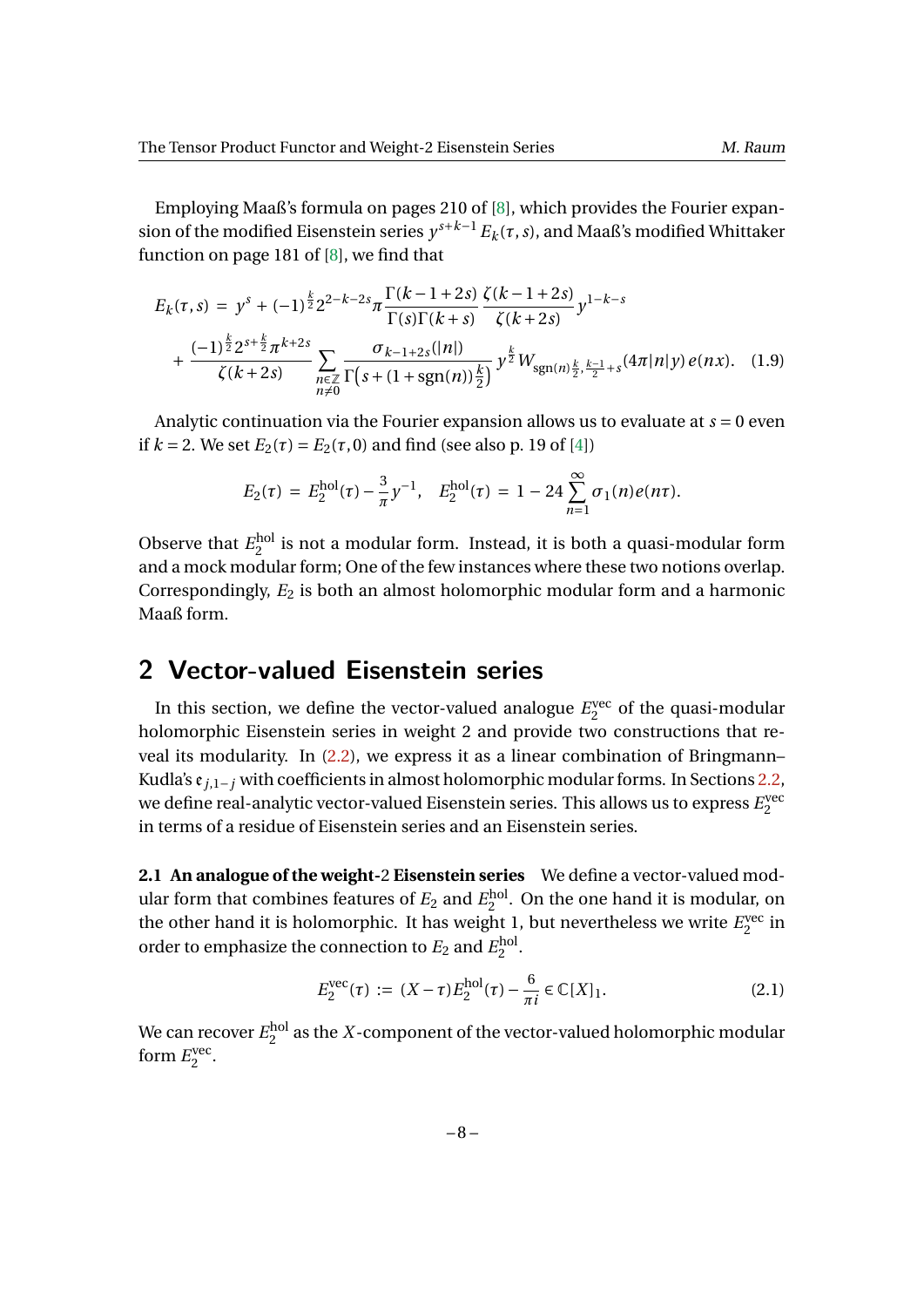It is also helpful to express  $E_2^{\text{vec}}$ 2 in terms of the basis e*<sup>j</sup>*,1−*j*(*τ*). We have

$$
E_2^{\text{vec}}(\tau) = \mathfrak{e}_{1,0}(\tau) E_2(\tau) - \mathfrak{e}_{0,1}(\tau) \frac{3}{\pi} = (X - \tau) \left( E_2^{\text{hol}}(\tau) - \frac{3}{\pi} y^{-1} \right) - \left( -y^{-1} (X - \overline{\tau}) \right) \frac{3}{\pi}.
$$
 (2.2)

This manifests the connection to the modular Eisenstein series *E*2.

**Proposition 2.1.** *We have*

<span id="page-8-0"></span>
$$
E_2^{\text{vec}} \in M_{1,1}.
$$

*Proof.* We have  $E_2^{\text{vec}}$  $e^{vec} \in M_{1,1}^{\text{ahol}}$  by [\(2.2\)](#page-8-0). Further,  $E_2^{\text{vec}}$  $2^{\text{vec}}$  is holomorphic by its defining expression [\(2.1\)](#page-7-1).

*Remark 2.2.* It is instructive in the context of Section [4.3](#page-16-1) to verify that  $E_2^{\text{vec}}$  $2^{\text{vec}}$  is holomorphic from the expression in  $(2.2)$ :

$$
L_1 E_2^{\text{vec}} = L_1 (\mathfrak{e}_{1,0} E_2 - \mathfrak{e}_{0,1} \frac{3}{\pi}) = \mathfrak{e}_{1,0} \frac{3}{\pi} - \mathfrak{e}_{1,0} \frac{3}{\pi} = 0.
$$

<span id="page-8-1"></span>**2.2 Real-analytic Eisenstein series** We extend the real-analytic Eisenstein series in Section [1.4](#page-6-1) to the vector-valued setting and relate it to the former. For a weight  $k \in \mathbb{Z}$ , *m* ∈  $\mathbb{Z}_{\geq 0}$  with  $k \equiv m \pmod{2}$ ,  $j \in \mathbb{Z}$  with  $0 \leq j \leq m$ , and  $s \in \mathbb{C}$  with  $2\text{Re}(s) + k > 2 + m$ , we define

<span id="page-8-2"></span>
$$
E_{k,m}(\tau,j,s) := \sum_{\gamma \in \Gamma_{\infty} \backslash \mathrm{SL}_2(\mathbb{Z})} (X - \tau)^j y^s \big|_{k,m} \gamma.
$$
 (2.3)

Obverse that *X* − *τ* is invariant under the action of  $\begin{pmatrix} 1 & b \\ 0 & 1 \end{pmatrix}$ , *b* ∈ ℝ, for any *k* and *m*. The parity condition on *k* and *m* ensures invariance under  $\pm \left(\frac{1}{0}\frac{0}{1}\right)$ . Hence the action of  $\gamma$ in the summand only depends on  $\Gamma_{\infty} \gamma$ . The condition on Re(*s*) ensures absolute convergence by usual estimates.

To provide an analytic continuation of  $E_{k,d}(\cdot, j, s)$  we contrast it with a type of Eisenstein series that directly emerges from [\(1.5\)](#page-6-2). We set

<span id="page-8-3"></span>
$$
E_{k,m}^{\text{ahol}}(\tau, j, s) := \sum_{\gamma \in \Gamma_{\infty} \backslash \text{SL}_2(\mathbb{Z})} \mathfrak{e}_{j,m-j} y^s \big|_{k,m} \gamma.
$$
 (2.4)

As opposed to the Eisenstein series in  $(2.3)$ , the one in  $(2.4)$  is in general not holomorphic even for *s* = 0, as e*<sup>j</sup>*,*m*−*<sup>j</sup>* is merely almost holomorphic. We can, however, readily identify them as products of  $\varepsilon_{j,m-j}$  with classical Eisenstein series.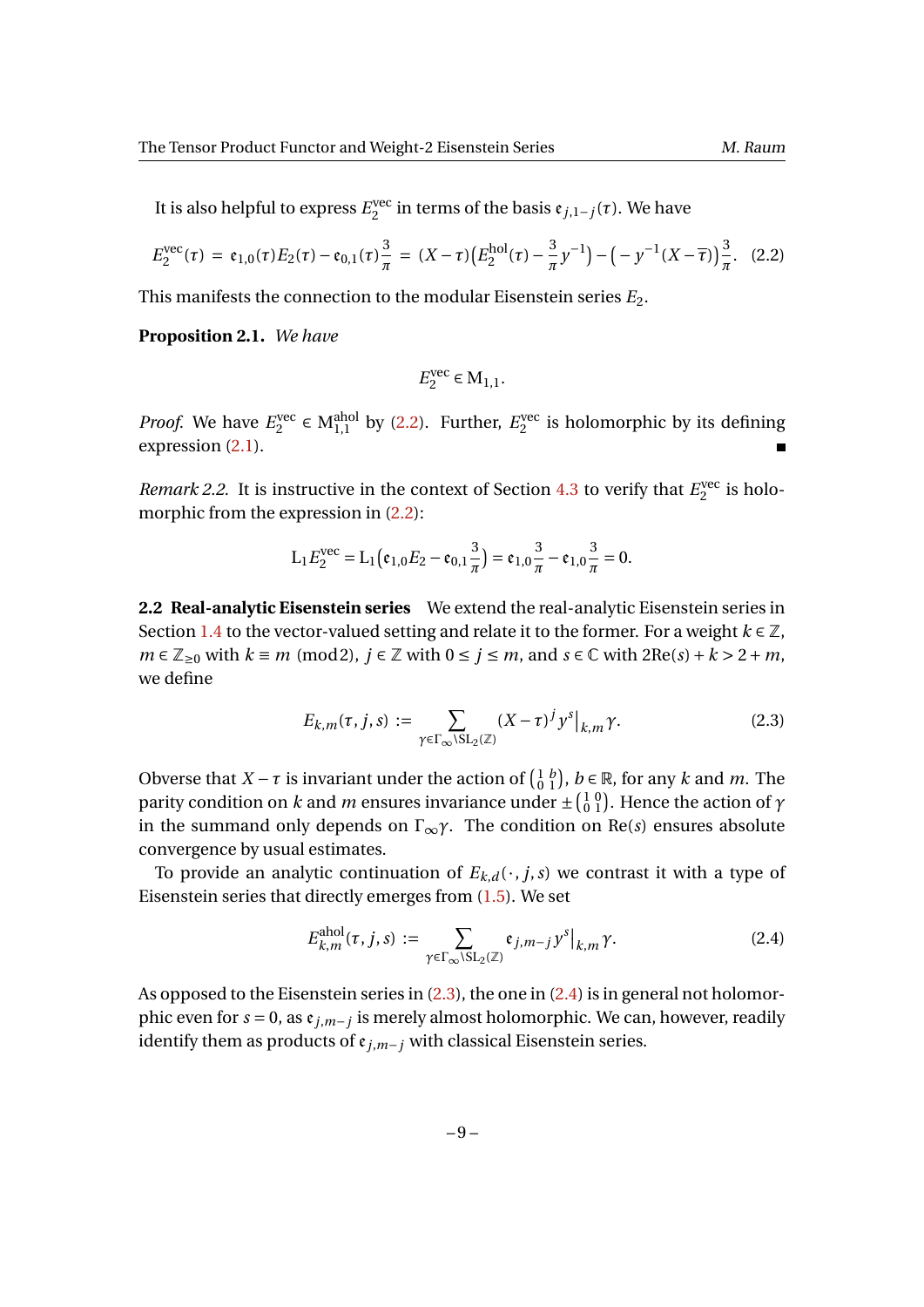**Proposition 2.3.** *Given integers k, m*  $\geq$  0*, and* 0  $\leq$  *j*  $\leq$  *m, and a complex number s*  $with$   $2Re(s) + k > 2 + m$ *, we have* 

$$
E_{k,m}^{\text{ahol}}(\tau, j, s) = \mathfrak{e}_{j,m-j} \cdot E_{k-m+2j}(\tau, s). \tag{2.5}
$$

*In particular, the Eisenstein series in*  $(2.4)$  *admits an analytic continuation to s*  $\in \mathbb{C}$ *with at most simple poles.*

*Proof.* We use the modular  $SL_2(\mathbb{R})$ -invariance of  $e_{j,m-j}$  in [\(1.4\)](#page-5-0). Then after inserting the definition of the Eisenstein series, we find that

$$
E_{k,m}^{\text{ahol}}(\tau, j, s) = \sum_{\gamma \in \Gamma_{\infty} \backslash \text{SL}_2(\mathbb{Z})} \mathfrak{e}_{j,m-j} y^s \big|_{k,m} \gamma
$$
  
= 
$$
\sum_{\gamma \in \Gamma_{\infty} \backslash \text{SL}_2(\mathbb{Z})} (\mathfrak{e}_{j,m-j} \big|_{m-2j,m} \gamma) (y^s \big|_{k+m-2j,m} \gamma) = \sum_{\gamma \in \Gamma_{\infty} \backslash \text{SL}_2(\mathbb{Z})} \mathfrak{e}_{j,m-j} (y^s \big|_{k-m+2j,m} \gamma)
$$
  
= 
$$
\mathfrak{e}_{j,m-j} \sum_{\gamma \in \Gamma_{\infty} \backslash \text{SL}_2(\mathbb{Z})} y^s \big|_{k-m+2j} \gamma = \mathfrak{e}_{j,m-j} \cdot E_{k-m+2j}(\tau, s).
$$

The Eisenstein series  $E_{k,m}^{\text{ahol}}$  $\lim_{k,m} (\tau,j,s)$  and  $E_{k,m}(\tau,j,s)$  can be related to each other via an explicit formula, which we make precise in the next statement.

**Proposition 2.4.** *Given integers k, m*  $\geq$  0*, and* 0  $\leq$  *j*  $\leq$  *m, and a complex number s with*  $2Re(s) + k > 2 + m$ *, we have* 

<span id="page-9-0"></span>
$$
E_{k,m}(\tau, j, s) = \left(\frac{i}{2}\right)^{m-j} \sum_{r=j}^{m} {m-j \choose r-j} r! \mathfrak{e}_{r,m-r} E_{k-m+2r-2j}(\tau, s-r+j)
$$
  

$$
= \left(\frac{i}{2}\right)^{m-j} \sum_{r=j}^{m} {m-j \choose r-j} r! E_{k,m}^{\text{ahol}}(\tau, r, s-r+j).
$$
 (2.6)

*In particular, the Eisenstein series in* [\(2.3\)](#page-8-2) *admits an analytic continuation to s*  $\in \mathbb{C}$ *with at most simple poles.*

*Proof.* This follows when expanding  $(X - \tau)^j 1^{m-j}$  according to the following equations:

$$
1 = \frac{-1}{2iy} \big( (X - \tau) - (X - \overline{\tau}) \big),
$$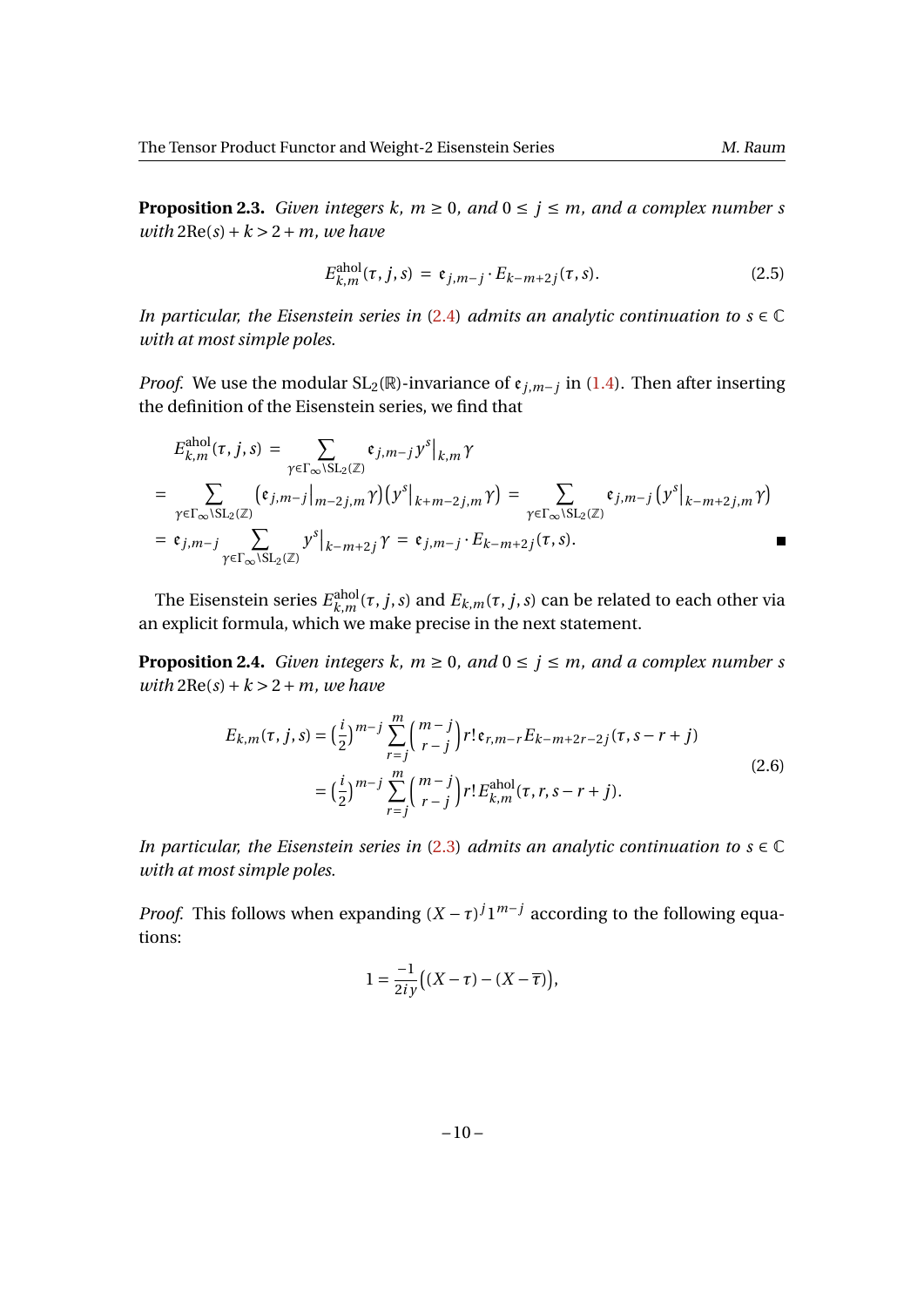and hence

$$
(X-\tau)^j 1^{m-j} = \left(\frac{i}{2y}\right)^{m-j} (X-\tau)^j \left((X-\tau) - (X-\overline{\tau})\right)^{m-j}
$$
  
= 
$$
\left(\frac{i}{2y}\right)^{m-j} \sum_{r=0}^{m-j} {m-j \choose r} (-1)^{m-j-r} (X-\tau)^{j+r} (X-\overline{\tau})^{m-j-r}
$$
  
= 
$$
\left(\frac{i}{2}\right)^{m-j} \sum_{r=0}^{m-j} {m-j \choose r} (j+r)! y^{-r} \mathfrak{e}_{j+r,m-j-r}.
$$

We are now in position, to express  $E_2^{\rm vec}$  $2^{\text{vec}}$  via vector-valued Eisenstein series.

### **Proposition 2.5.** *We have*

$$
E_2^{\text{vec}}(\tau) = E_{1,1}(\tau, 1, 0) + 2i \operatorname{Res}_{s=1} E_{1,1}(\tau, 0, s).
$$
 (2.7)

*Proof.* Note that Proposition [2.4](#page-9-0) immediately implies that

$$
E_{1,1}(\tau,1,0) = \mathfrak{e}_{1,0}(\tau)E_2(\tau).
$$

We also obtain the expression

$$
E_{1,1}(\tau,0,s) = \frac{i}{2} \big(-\mathfrak{e}_{1,0} E_2(\tau,s-1) + \mathfrak{e}_{0,1} E_0(\tau,s)\big),
$$

which reveals a simple pole at *s* = 1. Recall from Miyake's Corollary 7.2.10 in [\[10\]](#page-19-11) (or employ [\(1.9\)](#page-7-2)) that

$$
\text{Res}_{s=1} E_0(\tau, s) = \frac{\pi}{2\zeta(2)} = \frac{3}{\pi},
$$

where care must be taken that he defines modified real-analytic Eisenstein series in (7.2.1), which lack the factor  $y<sup>s</sup>$  and are normalized by an additional factor  $ζ(2s+k)$ . This yields

$$
\operatorname{Res}_{s=1} E_{1,1}(\tau, 0, s) = \frac{i}{2} \mathfrak{e}_{0,1} \operatorname{Res}_{s=1} E_0(\tau, s) = \frac{3i}{2\pi} \mathfrak{e}_{0,1}.
$$

Combining this with [\(2.2\)](#page-8-0), we conclude that

$$
E_2^{\text{vec}}(\tau) = E_2(\tau) \mathfrak{e}_{1,0}(\tau) - \frac{3}{\pi} \mathfrak{e}_{0,1}(\tau) = E_{1,1}(\tau, 1, 0) + 2i \operatorname{Res}_{s=1} E_{1,1}(\tau, 0, s).
$$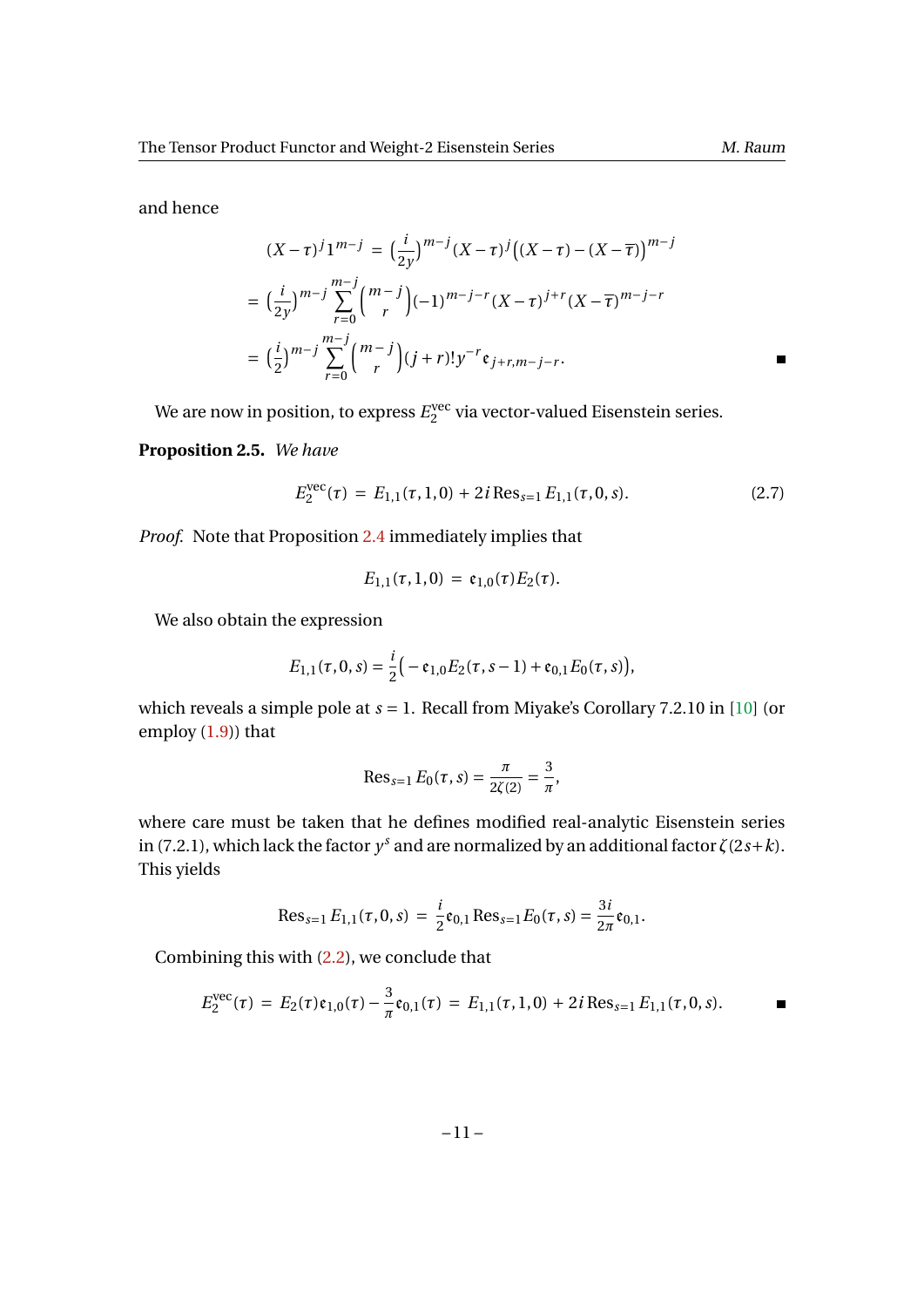<span id="page-11-0"></span>In this section, we revisit some of theory of automorphic forms, principal series, and automorphic Eisenstein series. We base this section on recent work by Roy– Schmidt–Yi [\[11\]](#page-19-6), who examined the automorphic representation associated with  $E_2$ . The content of this section is mostly preparatory for Section [4.](#page-14-0) The only statement not contained in the literature is given in Section [3.3.](#page-13-0)

<span id="page-11-2"></span>**3.1 Preliminaries** We write  $\mathbb{Q}_p$  and  $\mathbb{Z}_p$  for the rings of *p*-adic rationals and integers. We write A for the adeles of Q, and  $A_f \subset A$  for the finite adeles. To shorten notation and make it slightly more compatible with common use in automorphic representation theory, we will write *G* for the algebraic group  $SL_2$ , *P* for its parabolic subgroup of upper triangular matrices,  $K_{\infty} = SO_2(\mathbb{R})$ ,  $K_p = G(\mathbb{Q}_p)$  for primes p,  $K_f = \prod_p K_p$ , and  $K = K_f \times K_\infty$ . We write g for the complexified Lie algebra of  $G(\mathbb{R})$  and  $\chi$  for the center of the universal enveloping algebra  $\mathfrak{U}(\mathfrak{g})$  of  $\mathfrak{g}$ .

To emphasize the connection between modular and automorphic forms, we usually employ the following notation

<span id="page-11-1"></span>
$$
p = \begin{pmatrix} \tilde{y} & x\tilde{y}^{-1} \\ 0 & \tilde{y}^{-1} \end{pmatrix} \in P(\mathbb{Q}_{\nu}), \tag{3.1}
$$

where at the infinite place we assume that  $\tilde{y} > 0$  and we write  $p(\tau)$  with  $\tau = x + i \tilde{y}^2$ , if we need to emphasize the coordinates.

We recall the definition of automorphic forms, adopted in a slightly different form from [\[2\]](#page-19-12). An automorphic form on *G* is a function  $\tilde{f}: G(A) \to \mathbb{C}$  such that  $\tilde{f}(\gamma g) =$  $\tilde{f}(g)$  for all  $\gamma$  ∈  $G(\mathbb{Q})$ ,  $g \in G(\mathbb{A})$ ,  $\tilde{f}$  is *K*-finite for the action by right shifts,  $\tilde{f}$  is  $\chi$ -finite, and for every norm  $\|\cdot\|$  on  $G(A)$  in the sense of [\[2\]](#page-19-12), there is  $a > 0$  such that  $|\tilde{f}(g)| \ll$ *||g||<sup>a</sup>* for all *g* ∈ *G*( $A$ ). The space of automorphic forms  $\mathcal{A}(G(\mathbb{Q})\backslash G(A))$  is a module for  $(\mathfrak{g}, K_{\infty}) \times G(\mathbb{A}_{f})$ . By construction this is a smooth representation. Automorphic representations are defined as constituents of  $\mathcal{A}(G(\mathbb{Q})\backslash G(\mathbb{A}))$ .

We write  $\mathcal{D}(k-1)$ ,  $k \ge 1$  an integer, for the (limit of) holomorphic discrete series of Harish-Chandra parameter *k*−1. Its lowest weight has index *k*−1+ 1+1  $\frac{+1}{2}$  = *k*. Similarly,  $\overline{\mathcal{D}}(k-1)$  denotes the (limit of) anti-holomorphic discrete series. The Steinberg representation for  $SL_2(\mathbb{Q}_v)$  will written as  $St_v$ . We write the trivial representation of  $G(\mathbb{Q}_v)$ as  $1_{\nu}$ .

*Modular forms* We next recall the procedure by which one associates an automorphic form  $\tilde{f}$  to an almost holomorphic modular form  $f$  of weight  $k$ , or more generally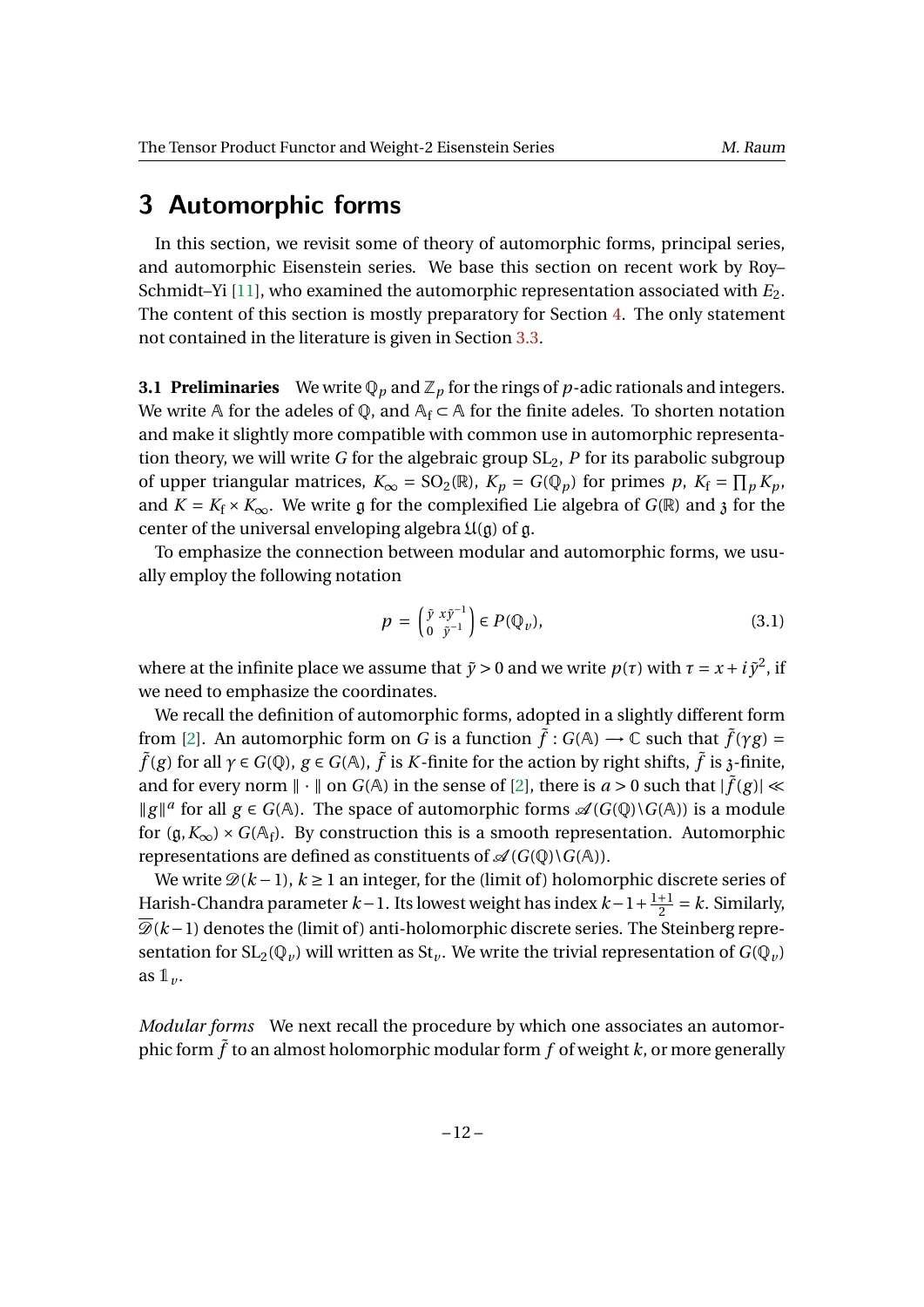a real-analytic one that vanishes under a polynomial in the Laplace operator. We define

$$
\tilde{f}(\gamma g_{\infty} k_{\mathbf{f}}) := (f|_{k} g_{\infty})(i), \quad \gamma \in G(\mathbb{Q}), g_{\infty} \in G(\mathbb{R}), k_{\mathbf{f}} \in K_{\mathbf{f}}.
$$
\n(3.2)

Since every  $g \in G(\mathbb{A})$  can be decomposed as a product  $\gamma g_{\infty} k_{\rm f}$ , this provides all values of  $\tilde{f}$ . Observe that  $\tilde{f}$  depends on the weight  $k$ , which is only implicitly given via  $f$ .

While  $\tilde{f}$  is a  $K_f$ -fixed vector by construction, its  $K_\infty$ -type is readily calculated. For all  $k = \begin{pmatrix} d & -c \\ c & d \end{pmatrix}$  ∈  $K_{\infty}$ , we have

$$
\tilde{f}(gk_{\infty}) := (f|_k g k_{\infty})(i) := (ci+d)^{-k} (f|_k g)(k_{\infty} i) := \tilde{f}(g)(ci+d)^{-k}.
$$

We write  $\varpi(f)$  for the representation in  $\mathscr{A}(G(\mathbb{Q})\backslash G(\mathbb{A}))$  generated by  $\tilde{f}$ .

**3.2 Principle series** Langlands proved in the appendix to work by Borel–Jacquet [\[2\]](#page-19-12) that automorphic representations are exactly the constituents of global principal series, which we define in this section. Specifically, we recall the normalized induction from *P* to *G*, for which we will need the modular character  $\delta_P$  of  $P(A)$ .

Given a place *v* of Q, let  $\mu_{p}$ , be the normalized right Haar measure on  $P(Q_v)$ . Then for  $p \in P(\mathbb{Q}_v)$ , we define  $\delta_{P,v}(p)$  by

$$
\delta_{P,\nu}(p)\,\mu_{P,\nu}:=p^*(\mu_{P,\nu}),
$$

where  $p^*$  denotes the pullback under inverse multiplication from the left. More concretely, for *p* as in [\(3.1\)](#page-11-1), we have  $\delta_P(p) = |\tilde{y}|_v^2$ . At the finite places *v*, we can verify this by comparing the measure of  $P(\mathbb{Z}_v)$  and its image under  $p^{-1}$ :

$$
\mu\big(p^{-1}P(\mathbb{Z}_v)\big)=\mu\bigg(\bigg\{\bigg(\begin{matrix} \tilde{y}a & \tilde{y}b+x\tilde{y}^{-1}a^{-1}\\ 0 & \tilde{y}^{-1}a^{-1}\end{matrix}\bigg): a\in\mathbb{Z}_p^\times,\, b\in\mathbb{Z}_p\bigg\}\bigg)=\,|\tilde{y}|_v\,|\tilde{y}|_v\,=\,|y|_v.
$$

At the infinite place, a similar computation with, say,  $a \in [\frac{1}{2}]$  $\frac{1}{2}$ , 2] and *b* ∈ [−1, 1] works. The global modular function  $\delta_p$ , defined in an analogous way, equals the product of its local contributions  $\delta_{P_v}$  over all places of  $\mathbb{Q}$ .

Note that  $G(\mathbb{Q}_p)$  is unimodular, i.e., its modular character is trivial. Local normalized induction of a representation  $\sigma$  of  $P(\mathbb{Q}_p)$  can then be defined by the action via right shifts on the space

$$
V\big(\text{Ind}_{P(\mathbb{Q}_v)}^{G(\mathbb{Q}_v)}\sigma\big) := \big\{f: G(\mathbb{Q}_v) \to V(\sigma) : f \text{ smooth}, f(pg) = \delta_{P,v}(p)^{\frac{1}{2}}\sigma(p)f(g)\big\}. \tag{3.3}
$$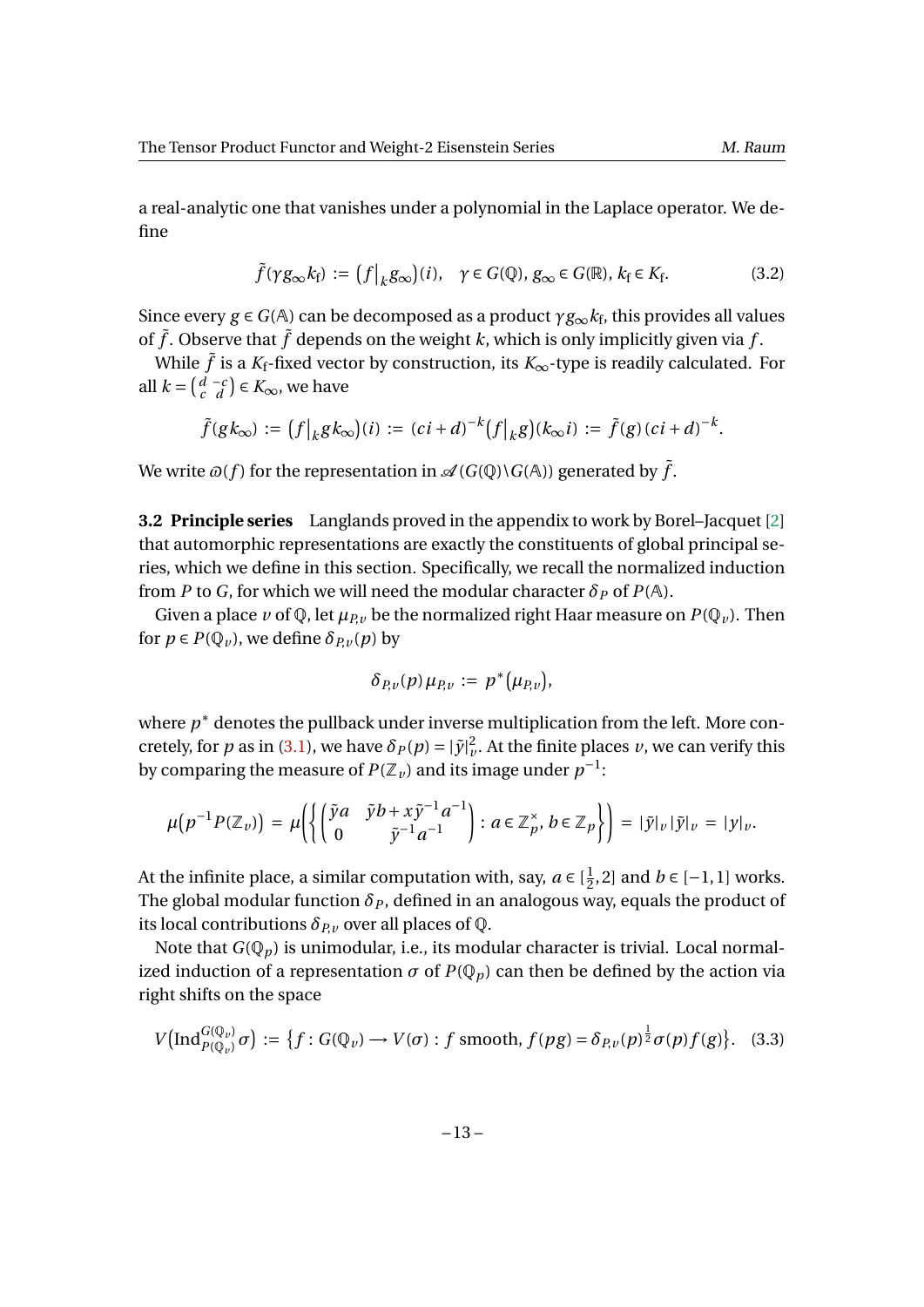The representation  $\sigma$  in this work is merely a character on the Levi factor. In order to accommodate the relation to PGL<sub>2</sub>, we write  $|\cdot|_p^s \times |\cdot|_p^{-s}$  for the character that maps *p* as in [\(3.1\)](#page-11-1) to  $|y|^s = |\tilde{y}|^{2s}$ . We write  $\Pi_{s,v}$  for its induction if  $v \neq \infty$  and  $\Pi_{1/2,\infty}$ for the  $K_{\infty}$ -finite vectors of the induction at  $v = \infty$ .

The important case for us will be  $s = \frac{1}{2}$  $\frac{1}{2}$ . If *v* =  $\infty$ , the principal series fits into the following exact sequence of Harish-Chandra modules:

$$
\overline{\mathscr{D}}(1) \oplus \mathscr{D}(1) \longrightarrow \Pi_{\frac{1}{2}, \infty} \longrightarrow \text{sym}^1.
$$
 (3.4)

If *v* is finite, we have an analogous sequence of  $G(\mathbb{Q}_v)$ -modules

<span id="page-13-2"></span>
$$
\text{St}_v \longrightarrow \Pi_{\frac{1}{2},v} \longrightarrow \mathbb{1}_v. \tag{3.5}
$$

<span id="page-13-0"></span>**3.3 The Eisenstein series of weight** 2 Roy–Schmidt–Yi [\[11\]](#page-19-6) determined the exact structure of  $\varpi(E_2)$  in the context of automorphic forms for  $GL_2$  in their Theorem 5.11. Since the restriction of the Steinberg representation from  $GL_2(\mathbb{Q}_v)$  to  $SL_2(\mathbb{Q}_v)$  does not decompose further, we can adopt their result and find that  $\omega(E_2)$  sits in the short exact sequence

$$
1 \longrightarrow \omega(E_2) \longrightarrow \mathscr{D}(1) \otimes \bigotimes_{v \neq \infty} \Pi_{\frac{1}{2},v}.
$$
 (3.6)

Note that the discrete series  $\mathscr{D}(1)$  in this sequence is the one for  $SL_2(\mathbb{R})$  and thus dif-ferent from the one in [\[11\]](#page-19-6) for  $GL_2(\mathbb{R})$ .

The maximal irreducible quotient  $\overline{\omega}(E_2)$  of  $\omega(E_2)$  can be reasonably viewed as the automorphic representation associated with  $E_2^{\rm hol}$  $\frac{2^{n}}{2}$ . We want to verify that  $\overline{\omega}(E_2)$  is not a subrepresentation of  $\mathcal{A}(G(\mathbb{Q})\backslash G(\mathbb{A}))$ . While this is folklore, to our knowledge it is not stated in the required form in the available literature.

**Proposition 3.1.** *There is* no *intertwining inclusion of*  $\overline{\omega}(E_2)$  *into*  $\mathcal{A}(G(\mathbb{Q})\backslash G(\mathbb{A}))$ *.* 

*Proof.* Assuming the contrary, we have a map

<span id="page-13-1"></span>
$$
\overline{\omega}(E_2) \longrightarrow \mathscr{A}(G(\mathbb{Q}) \backslash G(\mathbb{A})). \tag{3.7}
$$

Let  $\phi = \bigotimes_v \phi_v \in \overline{\omega}(E_2)$  be the spherical vector at all finite places  $v$  and a generator of the lowest  $K_{\infty}$ -type at the infinite place. We write  $\tilde{f}$  for the image of  $\phi$  under [\(3.7\)](#page-13-1) and define a function  $f : \mathbb{H} \to \mathbb{C}$  by

$$
\big(f\big|_2 g_\infty\big)(i) := \tilde{f}(g_\infty), \quad g_\infty \in G(\mathbb{R}).
$$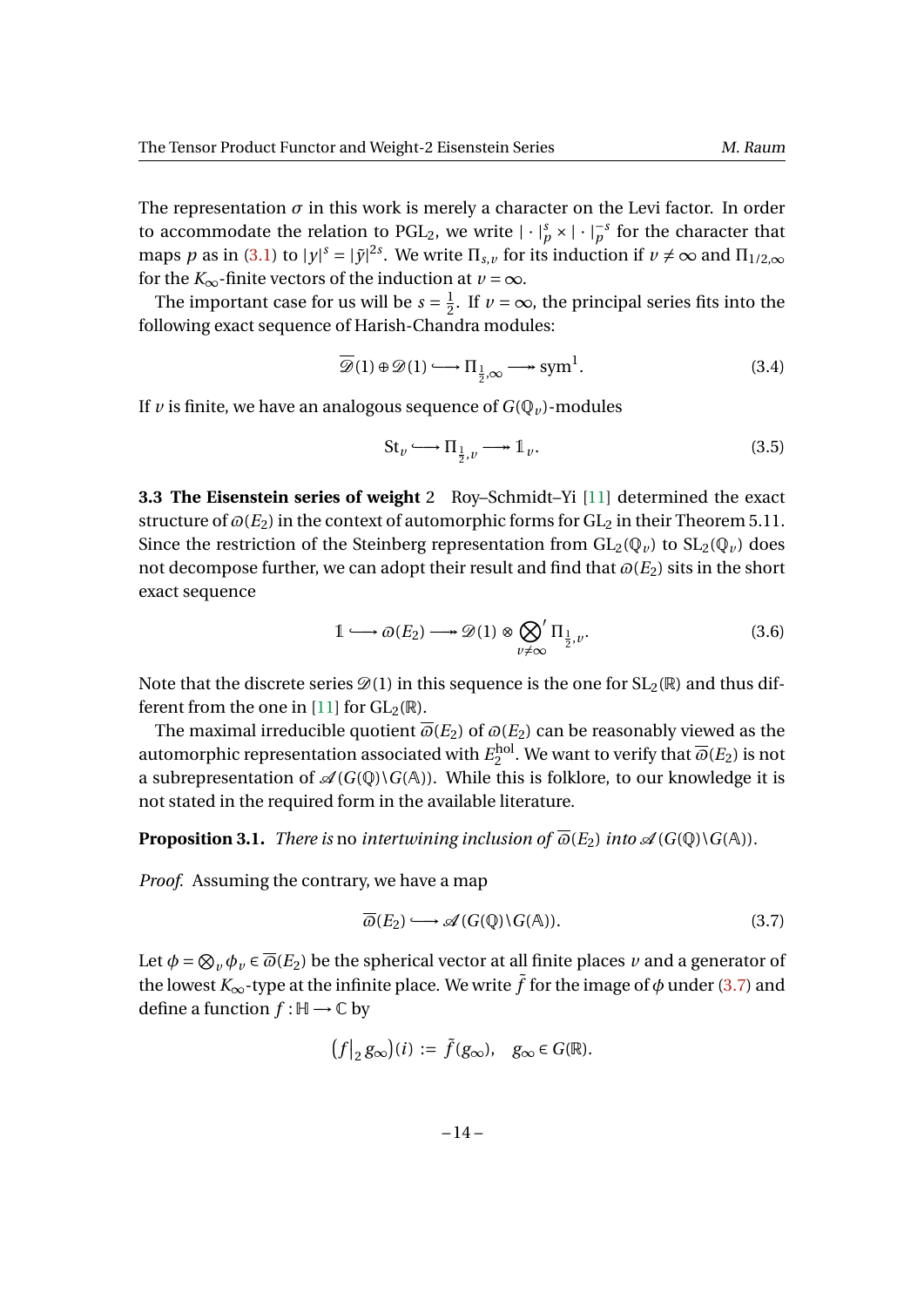This is well-defined since  $\tilde{f}$  has  $K_{\infty}$ -type corresponding to modular weight 2. It is invariant under Γ, since  $\tilde{f}$  is automorphic and spherical at the finite places. Since  $\phi_{\infty}$ is a lowest weight vector, *f* is holomorphic. At the finite places  $\phi_{\nu}$  has the same Hecke eigenvalue  $1 + p$  as  $E_2$ . The growth condition for  $\tilde{f}$  implies that  $f$  has moderate growth. From the Hecke eigenvalues we conclude that  $f$  is a multiple of  $E_2^{\text{hol}}$ <sup>noi</sup> up to an additive constant, which is not modular; A contradiction.

## <span id="page-14-0"></span>**4 Vector-valued automorphic forms**

In this section we define the space  $\mathcal{A}(G(\mathbb{Q})\backslash G(\mathbb{A}), \rho)$  of vector-valued automorphic forms. We introduce finite dimensional, vector-valued automorphic representations in Section [4.2.](#page-15-1) Then in Section [4.3](#page-16-1) we relate them to the tensor product functors studied by Bernstein–Gelfand. This allows us to reinterpret the vector-valued automorphic representation  $\varpi(E_2^{\text{vec}})$  $E_2^{\text{vec}}$ ) generated by  $E_2^{\text{vec}}$  $_2^{\text{vec}}$ . The tensor product functors partially split the extension class of  $\varpi(E_2)$ .

**4.1 Preliminaries** Recall the notation set up in Section [3.1.](#page-11-2) We start by defining vector-valued automorphic forms following Bringmann–Kudla [\[3\]](#page-19-3). We translate their notion to the adelic setting and amend the condition that vector-valued automorphic forms are z-finite, which appears in the definition of usual automorphic forms.

We let  $\rho$  be an arithmetic type, that is, a representation of  $SL_2(\mathbb{Z}) = G(\mathbb{Z})$ , that extends to *G*( $\mathbb{Q}$ ). For  $\gamma \in G(\mathbb{Q})$  embedded diagonally into *G*( $\mathbb{A}$ ), we set  $\rho(\gamma) = \rho(\gamma_{\infty})$ , where  $\gamma = \gamma_f \gamma_\infty$  with  $\gamma_f \in G(\mathbb{A}_f)$  and  $\gamma_\infty \in G(\mathbb{R})$ . A vector-valued automorphic form **on** *G* of arithmetic type *ρ* is a function  $\tilde{f}$  ∶ *G*(A) → *V*(*ρ*) such that  $\tilde{f}(\gamma g) = \rho(\gamma)\tilde{f}(g)$ for all  $\gamma \in G(\mathbb{Q})$ ,  $g \in G(\mathbb{A})$ ,  $\tilde{f}$  is *K*-finite for the action by right shifts,  $\tilde{f}$  is  $\tilde{f}$ -finite, and for every norm  $\|\cdot\|$  on  $G(A)$  and every norm  $\|\cdot\|$  on  $V(\rho)$  there is  $a > 0$  such that  $\|\tilde{f}(g)\| \ll \|g\|^a$  for all  $g \in G(A)$ . The corresponding space of vector-valued automorphic forms  $\mathscr{A}(G(\mathbb{Q})\backslash G(\mathbb{A}), \rho)$  is a module for  $(\mathfrak{g}, K_{\infty}) \times G(\mathbb{A}_f)$ . As in the automorphic case, it is a smooth representation by construction.

*Modular forms* Similar to classical modular forms, one can pass from vector-valued modular forms to vector-valued automorphic forms. In the real-analytic case we need to assume that it vanishes under a polynomial in the Laplace operator. Given a vector-valued modular form *f* of weight *k* and type  $\rho$  where  $\rho$  extends to  $SL_2(\mathbb{Q})$  we can associate a vector-valued automorphic form as follows:

$$
\tilde{f}(\gamma g_{\infty} k_{\rm f}) := \rho(\gamma) \left( f \big|_{k} g_{\infty} \right) (i), \quad \gamma \in G(\mathbb{Q}), g_{\infty} \in G(\mathbb{R}), k_{\rm f} \in K_{\rm f}.
$$
 (4.1)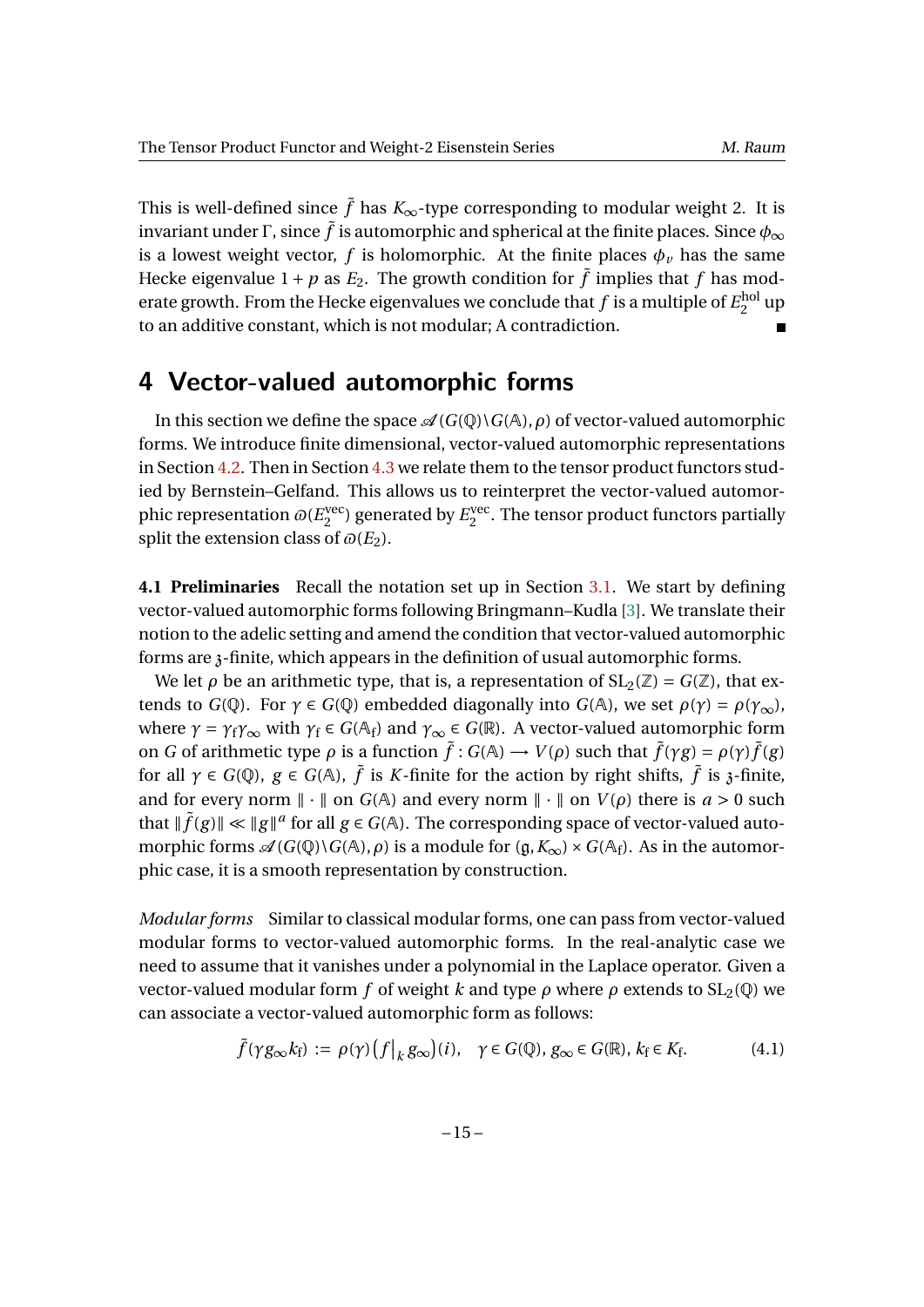The defining properties of vector-valued modular forms can all be directly verified provided that the right hand side is well-defined. For clarity, we emphasize that the right hand side does not agree with the vector-valued slash action that appears in the definition of vector-valued modular forms.

To verify that the right hand side is well-defined, we consider  $\gamma \in G(\mathbb{Q}) \cap G(\mathbb{R})K_f$  and write  $\gamma = \gamma_f \gamma_\infty$  with  $\gamma_f \in K_f$  and  $\gamma_\infty \in G(\mathbb{R})$ . Then for  $\gamma' \in G(\mathbb{Q})$ ,  $g_\infty \in G(\mathbb{R})$ , and  $k_f \in K_f$ , we have

$$
\tilde{f}(\gamma' g_{\infty} k_{\rm f}) = \tilde{f}(\gamma' \gamma^{-1} \gamma_{\infty} g_{\infty} \gamma_{\rm f} k_{\rm f}) = \rho(\gamma' \gamma^{-1}) (f|_{k} \gamma_{\infty} g_{\infty}) (i)
$$
  
=  $\rho(\gamma' \gamma^{-1}) \rho(\gamma_{\infty}) (f|_{k} g_{\infty}) (i) = \rho(\gamma') (f|_{k} g_{\infty}) (i).$ 

We write  $\varpi(f)$  for the representation in  $\mathscr{A}(G(\mathbb{Q})/G(\mathbb{A}), \rho)$  generated by  $\tilde{f}$ .

<span id="page-15-1"></span>**4.2 Finite dimensional representations** Recall e*<sup>j</sup>*,*m*−*<sup>j</sup>* from Section [1.3,](#page-5-1) which is a vector-valued modular form of weight *m*−2*j* and type sym*m*. The sole purpose of this section is to determine the associated vector-valued automorphic representations.

<span id="page-15-0"></span>**Theorem 4.1.** *Given a nonnegative integer m, we have*  $\omega(\mathfrak{e}_{i,m-j}) = \omega(\mathfrak{e}_{m,0})$  *for every integer*  $0 \le i \le m$ . Further, we have the restricted tensor product decomposition

$$
\varpi(\mathfrak{e}_{m,0}) \cong \operatorname{sym}^m \otimes \bigotimes_{v \neq \infty} \mathbb{1}_v, \tag{4.2}
$$

*where* sym<sup>*m*</sup> *is the m* + 1*-dimensional irreducible* ( $\mathfrak{g}, K_{\infty}$ *)-module and*  $\mathfrak{1}_v$  *is the trivial representation of*  $G(\mathbb{Q}_{\nu})$ *.* 

*Remark 4.2.* The isomorphism can be concretely realized by the evaluation map that sends *f* ∈  $\varpi(\mathfrak{e}_{i,m-j})$  to *f*(1) ∈  $\mathbb{C}[X]_m$ . To see that it is injective, note that if *f*(1) = 0 for *f* ∈  $\omega$ ( $e$ <sub>*i*,*m*−*j*</sub>), then for all  $g_{\infty}$  ∈  $G(\mathbb{R})$ , we have  $f(g) = \text{sym}^m(g_{\infty}) f(1) = 0$  by [\(4.3\)](#page-15-2) in the next proof.

*Proof.* Using the  $SL_2(\mathbb{R})$ -covariance in [\(1.4\)](#page-5-0), we find that the vector-valued automorphic form associated to e*<sup>j</sup>*,*m*−*<sup>j</sup>* is

<span id="page-15-2"></span>
$$
\tilde{\mathfrak{e}}_{j,m-j}(\gamma g_{\infty}k_{\mathfrak{f}}) = \text{sym}^m(\gamma_{\infty}g_{\infty})\,\mathfrak{e}_{j,m-j}(i),\tag{4.3}
$$

where  $\gamma = \gamma_{\infty} \gamma_f \in G(\mathbb{Q})$ ,  $\gamma_{\infty}, g_{\infty} \in G(\mathbb{R})$ ,  $\gamma_f \in G(\mathbb{A}_f)$ , and  $k_f \in K_f$ . In particular, we discover that  $\tilde{\mathfrak{e}}_{j,m-j}(g) = \tilde{\mathfrak{e}}_{j,m-j}(g_\infty)$  for  $g = g_\infty g_f \in G(\mathbb{A})$  with  $g_\infty \in G(\mathbb{R})$  and  $g_f \in G(\mathbb{A}_f)$ .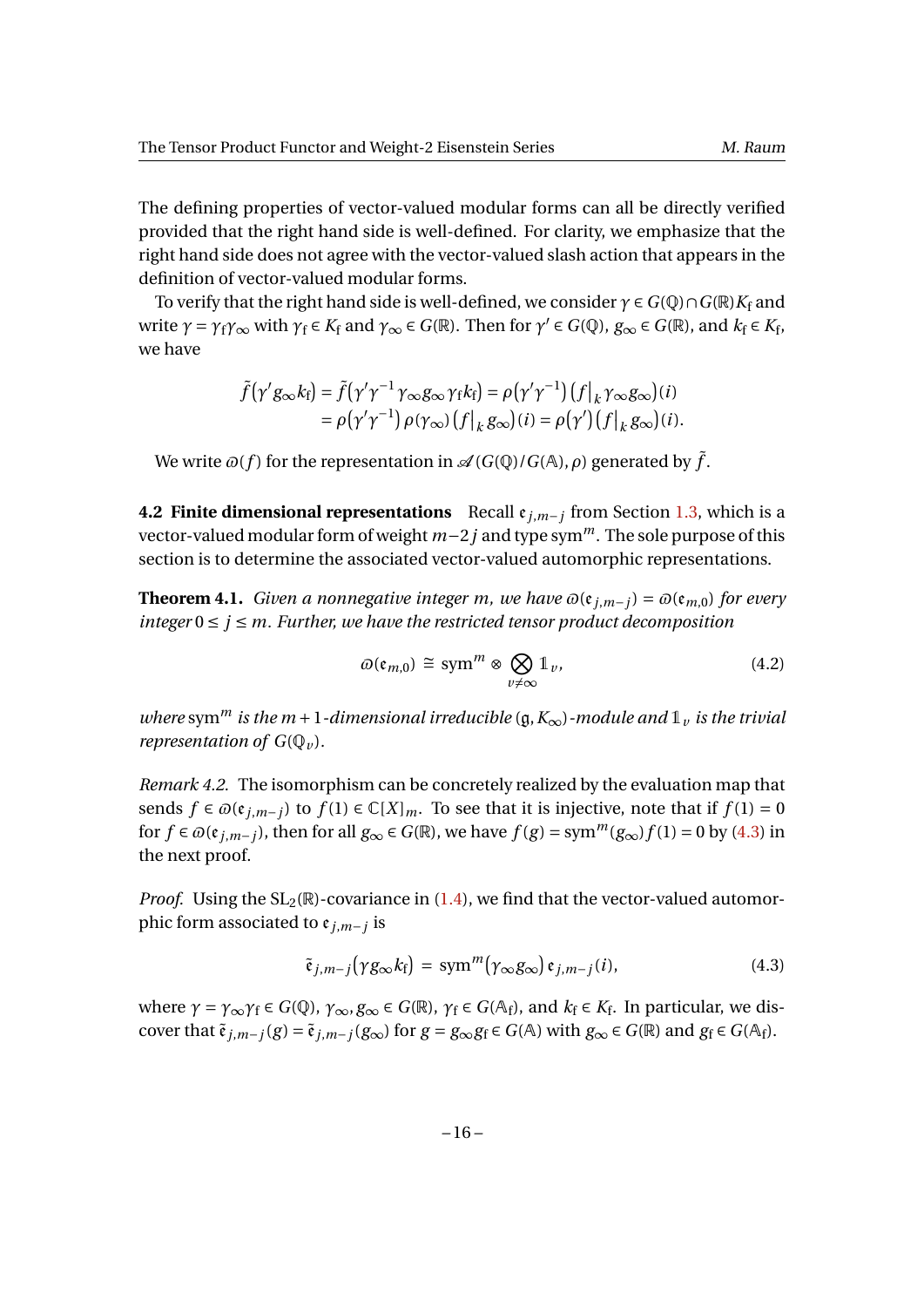Since  $\varpi(\mathfrak{e}_{j,m-j})$  is defined as the representation generated by  $\tilde{\mathfrak{e}}_{j,m-j}$ , we conclude that *f* (*g*∞*gf*) = *f* (*g*∞) for all *f* ∈  $\varpi$ ( $e_j$ <sub>*j,m*−*j*</sub>). This shows that  $\varpi$ ( $e_j$ <sub>*j,m*−*j*) is trivial as a</sub> representation of  $G(\mathbb{Q}_v)$  for all places  $v \neq \infty$  of  $\mathbb{Q}$ .

Since the  $\varepsilon$ <sub>*i,m−j*(*i*) form a basis of  $\mathbb{C}[X]_m$  as *j* runs through integers  $0 \le j \le m$ , we</sub> find as we claimed that

$$
\varpi(\mathfrak{e}_{j,m-j}) = \varpi(\mathfrak{e}_{m,0}) = \operatorname{span} \mathbb{C}\big\{\tilde{\mathfrak{e}}_{j',m-j'} : 0 \le j' \le m\big\} \quad \text{and} \quad \varpi(\mathfrak{e}_{m,0}) \cong \operatorname{sym}^m. \qquad \blacksquare
$$

<span id="page-16-1"></span>**4.3 Automorphic tensor products** In general, constituents of tensor products of automorphic forms are not automorphic. In this section, we show that the tensor product with  $\omega(\mathfrak{e}_{m,0})$  yields maps from automorphic forms to vector-valued automorphic forms. This yields an automorphic version of the tensor product functors by Bernstein–Gelfand. We examine the structure of  $\omega(\mathfrak{e}_{i,m-j}) \otimes \omega(E_2)$  and relate it to one of the cases in the classification by Bringmann–Kudla [\[3\]](#page-19-3) and to  $\omega(E_{2}^{\text{vec}})$ vec).<br>2

<span id="page-16-0"></span>**Theorem 4.3.** For all nonnegative integers m and  $0 \le j \le m$ , we have an embedding *of G*(A<sup>f</sup> )*-representations*

$$
\mathscr{A}\big(G(\mathbb{Q})\backslash G(\mathbb{A})\big)\longrightarrow \mathscr{A}\big(G(\mathbb{Q})\backslash G(\mathbb{A}),\text{sym}^m\big),\,f\longmapsto \tilde{\mathfrak{e}}_{j,m-j}\cdot f. \tag{4.4}
$$

In particular, if  $\omega$  is an automorphic representation that appears as a subrepresenta*tion, i.e.,*  $\omega \subseteq \mathcal{A}(G(\mathbb{Q}) \setminus G(\mathbb{A}))$ *, then* 

$$
\varpi(\mathfrak{e}_{m,0}) \otimes \varpi \cong \varpi(\mathfrak{e}_{m,0}) \cdot \varpi \subseteq \mathscr{A}\big(G(\mathbb{Q}) \backslash G(\mathbb{A}), \text{sym}^m\big).
$$
 (4.5)

*More generally, if*  $\omega$  *is an automorphic representation for*  $G(\mathbb{Q})$ *, then*  $\omega(\mathfrak{e}_{m,0}) \otimes \omega$  *is vector-valued automorphic of type* sym*m.*

*Proof.* The embedding in [\(4.4\)](#page-16-2) follows when verifying the definition of vector-valued automorphic forms for  $\tilde{\mathfrak{e}}_{j,m-j}$  *f* . For the isomorphism in [\(4.5\)](#page-16-3), it suffices to note that the  $\tilde{\mathfrak{e}}_{i,m-i}(1)$  form a basis of  $\mathbb{C}[X]_m$ .

To establish the final statement of the theorem, choose automorphic representations  $\tilde{\omega}, \tilde{\omega}_0 \subseteq \mathcal{A}(G(\mathbb{Q}) \setminus G(\mathbb{A}))$  with

<span id="page-16-3"></span><span id="page-16-2"></span>
$$
\tilde{\varpi}_0 \longrightarrow \tilde{\varpi} \longrightarrow \varpi.
$$

Since  $\omega(\mathfrak{e}_{m,0})$  is finite dimensional and trivial as a representation of  $G(\mathbb{A}_f)$ , the functor  $\varpi(\mathfrak{e}_{m,0}) \otimes \cdot$  is exact. We obtain a short exact sequence

 $\omega(\mathfrak{e}_{m,0})\otimes\tilde{\omega}\cong\omega(\mathfrak{e}_{m,0})\cdot\tilde{\omega}\longrightarrow\omega(\mathfrak{e}_{m,0})\otimes\tilde{\omega}\cong\omega(\mathfrak{e}_{m,0})\cdot\tilde{\omega}\longrightarrow\omega(\mathfrak{e}_{m,0})\otimes\omega.$ 

Since the first two representation are contained in  $\mathcal{A}(G(\mathbb{Q})\backslash G(\mathbb{A}), \text{sym}^m)$ , we finish the proof.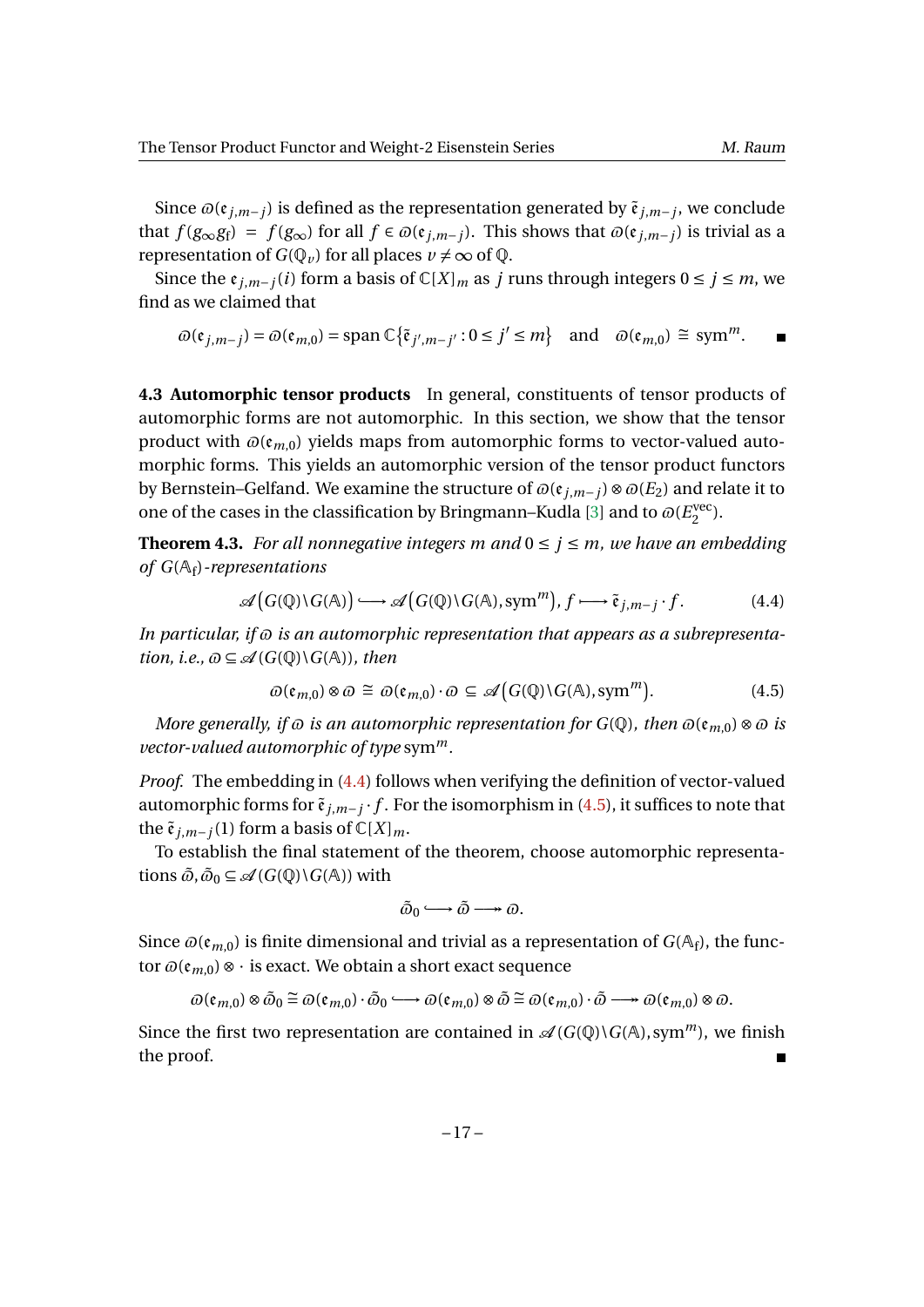The prime example of Theorem [4.3](#page-16-0) in this paper is given in the next statement.

**Theorem 4.4.** *We have inclusions of internal direct sums*

$$
\varpi(\mathfrak{e}_{1,0}) \oplus \varpi(E_2^{\text{vec}}) \subset \varpi(\mathfrak{e}_{1,0}) \cdot \varpi(E_2) \subset \mathscr{A}\big(G(\mathbb{Q}) \backslash G(\mathbb{A}), \text{sym}^1\big)
$$

*and a short exact sequence*

 $\omega$ ( $\mathfrak{e}_{1,0}$ ) ⊕  $\omega$ ( $E_2^{\text{vec}}$  $\mathcal{D}(\mathfrak{e}_{1,0}) \otimes \mathcal{D}(E_2) \longrightarrow \mathcal{D}(\mathfrak{e}_{1,0})$ 

*for a vector-valued automorphic representation*

<span id="page-17-0"></span>
$$
\varpi\cong \mathcal{D}(2)\otimes \bigotimes_{v\neq \infty}^{\prime}\Pi_{\frac{1}{2},v}.
$$

<span id="page-17-1"></span>**Corollary 4.5.** *We have the restricted tensor product decomposition*

$$
\varpi(E_2^{\text{vec}}) \ \widetilde{=} \ \mathscr{D}(0) \otimes \bigotimes_{v \neq \infty} \Pi_{\frac{1}{2},v}.
$$

*Proof of Theorem [4.4](#page-17-0) and Corollary [4.5.](#page-17-1)* Observe that the constant function  $L_2 E_2$  lifts to a constant function in  $\omega(E_2)$ . That is, we have  $\omega(1) \subset \omega(E_2)$ , and thus find that

$$
\varpi(\mathfrak{e}_{1,0}) = \varpi(\mathfrak{e}_{1,0}) \cdot \varpi(1) \subset \varpi(\mathfrak{e}_{1,0}) \cdot \varpi(E_2).
$$

In a similar vein, we conclude from [\(2.2\)](#page-8-0) that

<span id="page-17-2"></span>
$$
\tilde{E}_2^{\text{vec}} = \tilde{\mathfrak{e}}_{1,0} \tilde{E}_2 - \tilde{\mathfrak{e}}_{0,1} \frac{3}{\pi} \in \varpi(\mathfrak{e}_{1,0}) \cdot \varpi(E_2).
$$
\n(4.6)

To see that the sum representation  $\omega(\mathfrak{e}_{1,0}) + \omega(E_{2}^{\text{vec}})$  $_2^{\text{vec}}$ ) is a direct sum, we inspect the summands as Harish-Chandra modules that are isotypical for sym $^{\rm l}$  and  $\mathscr{D}(0)$ . Since these have different Harish-Chandra parameters, we have

$$
Ext_{(\mathfrak{g}, K_{\infty})}(\mathrm{sym}^1, \mathscr{D}(0)) = Ext_{(\mathfrak{g}, K_{\infty})}(\mathscr{D}(0), \mathrm{sym}^1) = 0.
$$

This shows the first part of Theorem [4.4:](#page-17-0)

$$
\varpi(\mathfrak{e}_{1,0}) + \varpi(E_2^{\text{vec}}) = \varpi(\mathfrak{e}_{1,0}) \oplus \varpi(E_2^{\text{vec}}) \subset \varpi(\mathfrak{e}_{1,0}) \cdot \varpi(E_2).
$$

From the first part of Theorem [4.3](#page-16-0) and the short exact sequence [\(3.6\)](#page-13-2) for  $\varpi(E_2)$ , we obtain the exact sequence

$$
\varpi(\mathfrak{e}_{1,0}) \longrightarrow \varpi(\mathfrak{e}_{1,0}) \cdot \varpi(E_2) \longrightarrow \varpi(\mathfrak{e}_{1,0}) \otimes \left(\mathfrak{D}(1) \otimes \bigotimes_{v \neq \infty} \Pi_{\frac{1}{2},v}\right).
$$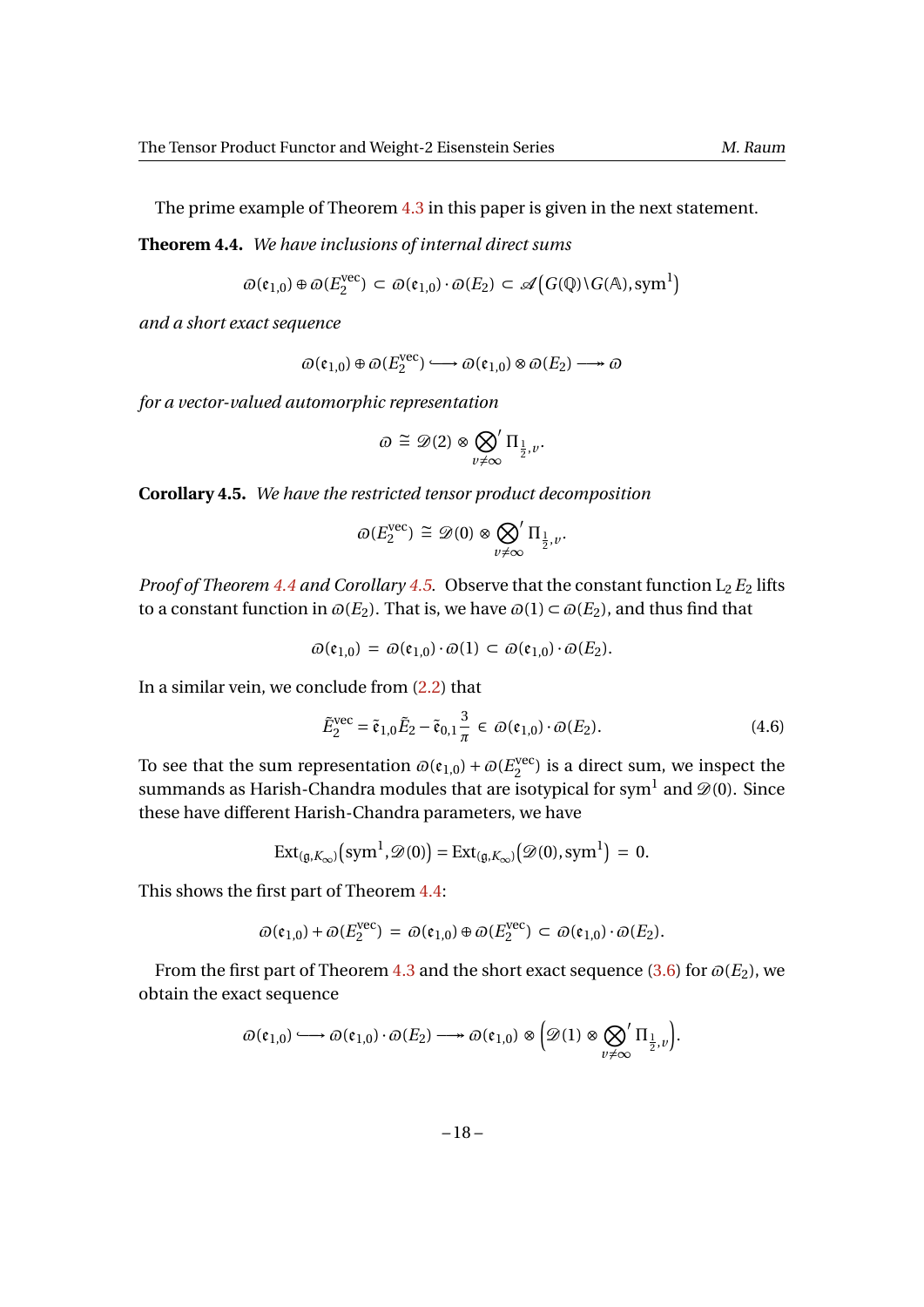Theorem [4.1](#page-15-0) allows us to determine the right module. It is isomorphic to

$$
\left(\mathcal{D}(0) \oplus \mathcal{D}(2)\right) \otimes \bigotimes_{v \neq \infty} \Pi_{\frac{1}{2},v}.
$$

We thus finish the proof when we establish Corollary [4.5.](#page-17-1)

To this end we inspect the  $K_{\infty} \times G(\mathbb{A}_f)$ -module given by the lowest  $K_{\infty}$ -type. We write  $\pi_k$  for the irreducible  $K_\infty$  representation corresponding to modular weight *k*, and denote corresponding  $K_{\infty}$ -isotypical components by square brackets  $\omega[k]$ . Further, we write  $\omega_f(E_2)$  and  $\omega_f(1)$  for the  $K_\infty \times G(A_f)$ -modules generated by  $\widetilde{E}_2$  and the constants. As a consequence of [\(3.6\)](#page-13-2), we find that

$$
\varpi(E_2)[0] = \varpi(1)[0] \cong 1
$$
 and  $\varpi(E_2)[2] \cong \pi_2 \otimes \bigotimes_{v \neq \infty} \Pi_{\frac{1}{2},v}$ .

Theorem [4.1](#page-15-0) then shows that

$$
\big(\varpi(\mathfrak{e}_{1,0})\cdot\varpi(E_2)\big)[1] = \widetilde{\mathfrak{e}}_{0,1}\cdot\varpi(E_2)[0] \oplus \widetilde{\mathfrak{e}}_{1,0}\cdot\varpi(E_2)[2] \cong \pi_1 \otimes \bigg(\mathbb{1}_{f} \oplus \bigotimes_{\nu \neq \infty} \Pi_{\frac{1}{2},\nu}\bigg),
$$

where  $\mathbb{1}_{\mathrm{f}}$  is the trivial  $G(\mathbb{A}_{\mathrm{f}})$ -representation.

From [\(4.6\)](#page-17-2) and Theorem [4.1,](#page-15-0) we conclude that vec

$$
\varpi_f(E_2^{\text{vec}}) + \varpi_f(\mathfrak{e}_{0,1}) = \widetilde{\mathfrak{e}}_{0,1} \cdot \varpi_f(1) \oplus \widetilde{\mathfrak{e}}_{1,0} \cdot \varpi_f(E_2),
$$

which we have identified in the previous equation. Taking the quotient by  $\tilde{\mathfrak{e}}_{0,1}\omega_f(1) \cong$  $\pi_1 \otimes \mathbb{1}_{\text{f}}$ , we obtain Corollary [4.5.](#page-17-1)  $\blacksquare$ 

The sequence in Theorem [4.4](#page-17-0) does not split. In our final corollary, we identify the complement to  $\varpi(E)$ <sup>vec</sup>  $_2^{\text{vec}}$ ). It matches one of the Examples of case III(b) in Bringmann– Kudla's classification [\[3\]](#page-19-3).

**Corollary 4.6.** *For*

<span id="page-18-0"></span>
$$
f = e_{1,0}E_2 + \frac{1}{2}e_{0,1}R_2E_2
$$
 (4.7)

*we have an exact sequence*

$$
\varpi(\mathfrak{e}_{1,0})\longrightarrow\varpi(f)\longrightarrow \mathscr{D}(2)\otimes\bigotimes_{v\neq\infty}^{\prime}\Pi_{\frac{1}{2},v}.
$$

*Remark 4.7.* As a special case of the calculation by Bringmann–Kudla in (6.10) of [\[3\]](#page-19-3), one can use the relation  $LRE_2 = 2E_2$  to directly verify that

$$
L_3(\mathfrak{e}_{1,0}E_2+\frac{1}{2}\mathfrak{e}_{0,1}R_2E_2)=\mathfrak{e}_{0,1}E_2+\mathfrak{e}_{1,0}\frac{3}{\pi}+\frac{1}{2}\mathfrak{e}_{0,1}L_4R_2E_2=\mathfrak{e}_{1,0}\frac{3}{\pi}.
$$